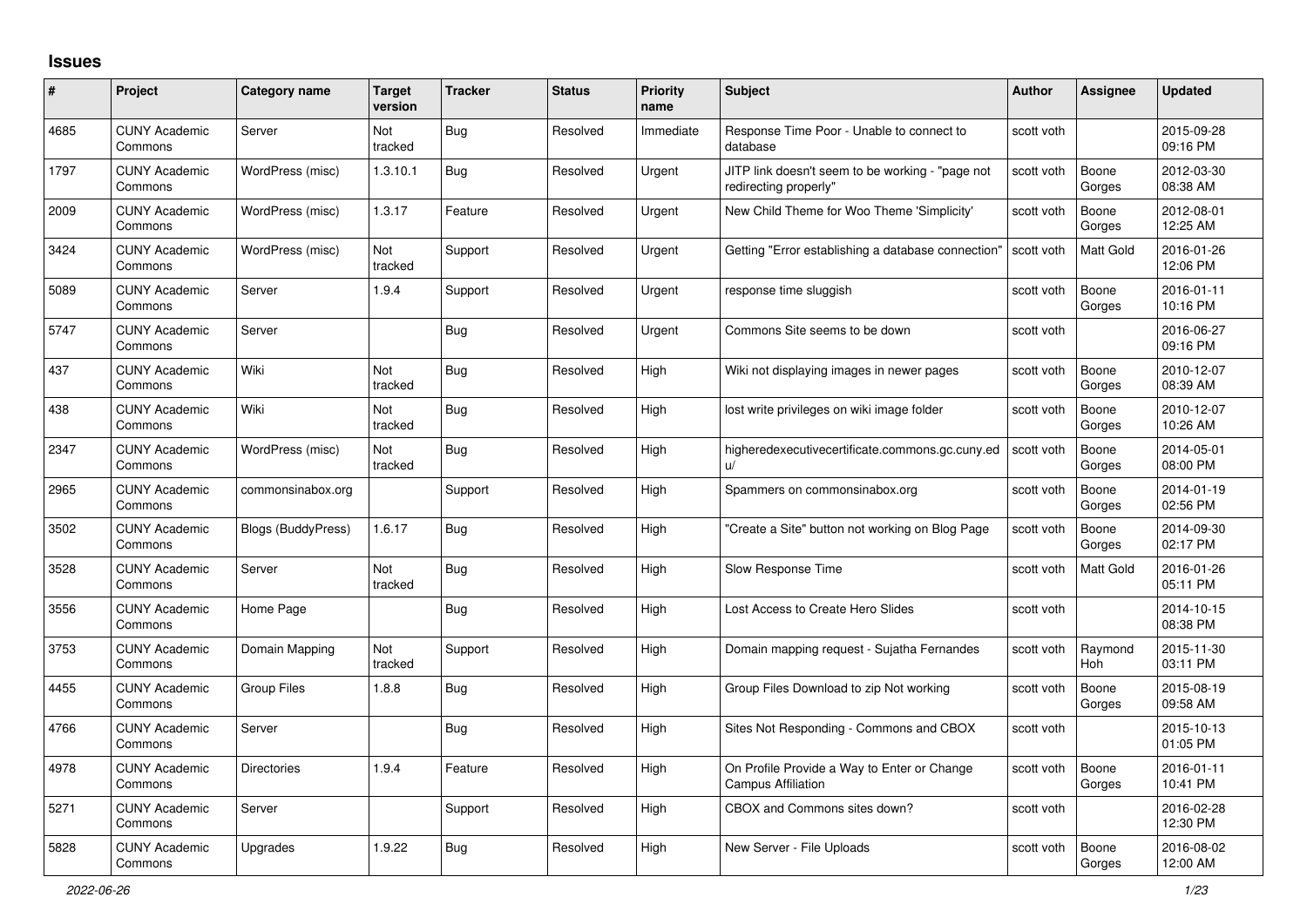| #     | Project                         | Category name            | <b>Target</b><br>version | <b>Tracker</b> | <b>Status</b> | <b>Priority</b><br>name | <b>Subject</b>                                                                    | <b>Author</b> | Assignee           | <b>Updated</b>         |
|-------|---------------------------------|--------------------------|--------------------------|----------------|---------------|-------------------------|-----------------------------------------------------------------------------------|---------------|--------------------|------------------------|
| 7295  | <b>CUNY Academic</b><br>Commons | commonsinabox.org        | Not<br>tracked           | Support        | Resolved      | High                    | commonsinabox.org performance issues                                              | scott voth    |                    | 2017-01-03<br>10:52 AM |
| 11277 | <b>CUNY Academic</b><br>Commons | <b>WordPress Themes</b>  | 1.14.10                  | Support        | Resolved      | High                    | Bridge Theme is broken                                                            | scott voth    | Matt Gold          | 2019-03-28<br>10:07 AM |
| 14986 | <b>CUNY Academic</b><br>Commons | Server                   | Not<br>tracked           | <b>Bug</b>     | Resolved      | High                    | Commons Site Down?                                                                | scott voth    | Boone<br>Gorges    | 2021-11-23<br>04:21 PM |
| 15302 | <b>CUNY Academic</b><br>Commons | <b>WordPress Plugins</b> | 1.19.4                   | Feature        | Resolved      | High                    | <b>Plugin For Qwriting - Team Members</b>                                         | scott voth    | Boone<br>Gorges    | 2022-02-14<br>01:08 PM |
| 15810 | <b>CUNY Academic</b><br>Commons | Domain Mapping           | Not<br>tracked           | <b>Bug</b>     | Resolved      | High                    | News Literacy Matters site loading over and over<br>using Chrome                  | scott voth    | Raymond<br>Hoh     | 2022-04-05<br>10:09 AM |
| 1656  | <b>CUNY Academic</b><br>Commons | WordPress (misc)         | 1.3.10                   | Bug            | Rejected      | High                    | WordTube Player Still Doesn't Play SWF Files                                      | scott voth    | Boone<br>Gorges    | 2012-03-29<br>07:59 PM |
| 2337  | <b>CUNY Academic</b><br>Commons | commonsinabox.org        | Not<br>tracked           | <b>Bug</b>     | Rejected      | High                    | commonsinabox.org - notifications                                                 | scott voth    | Boone<br>Gorges    | 2012-12-12<br>01:43 PM |
| 4631  | <b>CUNY Academic</b><br>Commons | WordPress (misc)         | Not<br>tracked           | Bug            | Rejected      | High                    | caching/ssl issues ??                                                             | scott voth    | Boone<br>Gorges    | 2016-01-26<br>10:35 AM |
| 10226 | <b>CUNY Academic</b><br>Commons | Courses                  | Future<br>release        | Feature        | New           | Normal                  | Add "My Courses" to drop down list                                                | scott voth    | Boone<br>Gorges    | 2021-11-19<br>12:42 PM |
| 10354 | <b>CUNY Academic</b><br>Commons | <b>Public Portfolio</b>  | Future<br>release        | Feature        | New           | Normal                  | Opt out of Having a Profile Page                                                  | scott voth    | <b>Chris Stein</b> | 2020-05-12<br>10:43 AM |
| 10839 | <b>CUNY Academic</b><br>Commons | About page               | Not<br>tracked           | Support        | New           | Normal                  | <b>Mission Statement Needs Revision</b>                                           | scott voth    | Matt Gold          | 2018-12-26<br>10:58 AM |
| 11393 | <b>CUNY Academic</b><br>Commons |                          | Not<br>tracked           | Publicity      | New           | Normal                  | After 1.15 release, ceate a hero slide and post<br>about adding a site to a group | scott voth    | Patrick<br>Sweeney | 2019-05-14<br>10:32 AM |
| 11496 | <b>CUNY Academic</b><br>Commons | <b>Public Portfolio</b>  | 1.15.2                   | Support        | New           | Normal                  | Replace Twitter Icon on Member Portfolio page                                     | scott voth    | Boone<br>Gorges    | 2019-06-06<br>01:03 PM |
| 11531 | <b>CUNY Academic</b><br>Commons | Events                   | Future<br>release        | Feature        | New           | Normal                  | Main Events calendar should include non-public<br>events that user has access to  | scott voth    | Boone<br>Gorges    | 2019-06-11<br>10:00 AM |
| 11860 | <b>CUNY Academic</b><br>Commons | Registration             | Future<br>release        | Feature        | <b>New</b>    | Normal                  | Ensure Students Are Aware They Can Use<br>Aliases At Registration                 | scott voth    |                    | 2019-09-24<br>08:46 AM |
| 12247 | <b>CUNY Academic</b><br>Commons | Publicity                | Not<br>tracked           | Support        | New           | Normal                  | Screenshot of First Commons Homepage                                              | scott voth    | scott voth         | 2020-01-14<br>12:08 PM |
| 12392 | <b>CUNY Academic</b><br>Commons | Help/Codex               | Not<br>tracked           | Documentation  | New           | Normal                  | Updates to Common Commons Questions on<br>Help Page                               | scott voth    | Margaret<br>Galvan | 2020-02-11<br>10:53 AM |
| 12573 | <b>CUNY Academic</b><br>Commons | <b>WordPress Plugins</b> | Future<br>release        | Bug            | <b>New</b>    | Normal                  | <b>CommentPress Core Issues</b>                                                   | scott voth    |                    | 2020-03-24<br>04:32 PM |
| 14394 | <b>CUNY Academic</b><br>Commons |                          | Not<br>tracked           | Feature        | <b>New</b>    | Normal                  | Commons News Site - redesign                                                      | scott voth    | scott voth         | 2021-09-14<br>10:46 AM |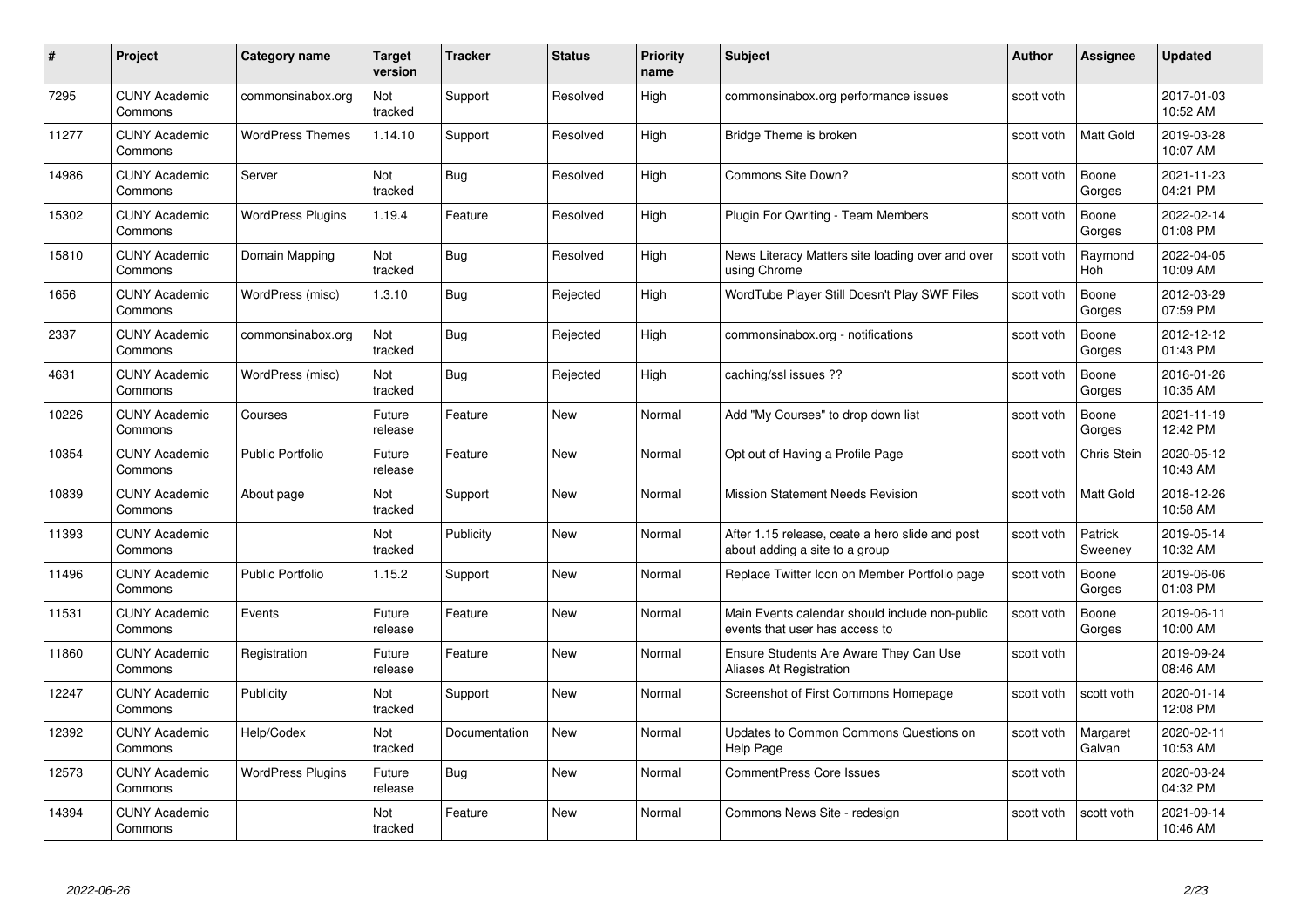| #     | Project                         | <b>Category name</b>     | Target<br>version | <b>Tracker</b> | <b>Status</b>        | <b>Priority</b><br>name | <b>Subject</b>                                                          | <b>Author</b> | <b>Assignee</b>       | <b>Updated</b>         |
|-------|---------------------------------|--------------------------|-------------------|----------------|----------------------|-------------------------|-------------------------------------------------------------------------|---------------|-----------------------|------------------------|
| 15767 | <b>CUNY Academic</b><br>Commons | WordPress (misc)         |                   | Support        | <b>New</b>           | Normal                  | Site loading slowly                                                     | scott voth    | Boone<br>Gorges       | 2022-04-04<br>08:56 PM |
| 3492  | <b>CUNY Academic</b><br>Commons | <b>WordPress Themes</b>  | Future<br>release | Support        | Assigned             | Normal                  | Add CBOX theme to the Commons                                           | scott voth    | Raymond<br><b>Hoh</b> | 2014-10-08<br>05:55 PM |
| 4438  | <b>CUNY Academic</b><br>Commons | Events                   | Future<br>release | Bug            | Assigned             | Normal                  | Events Calendar - Export Recurring Events                               | scott voth    | Daniel Jones          | 2016-05-23<br>04:25 PM |
| 5827  | <b>CUNY Academic</b><br>Commons | Public Portfolio         | Future<br>release | Bug            | Assigned             | Normal                  | Academic Interests square bracket links not<br>workina                  | scott voth    | Chris Stein           | 2016-08-11<br>11:59 PM |
| 13946 | <b>CUNY Academic</b><br>Commons | <b>WordPress Plugins</b> | 2.1.0             | Support        | Assigned             | Normal                  | <b>Custom Embed handler For OneDrive files</b>                          | scott voth    | Raymond<br>Hoh        | 2022-05-26<br>10:46 AM |
| 14113 | <b>CUNY Academic</b><br>Commons | WordPress (misc)         | Future<br>release | <b>Bug</b>     | Hold                 | Normal                  | Block Editor Not Working on this page - Json error                      | scott voth    | Boone<br>Gorges       | 2021-03-05<br>11:01 AM |
| 9515  | <b>CUNY Academic</b><br>Commons | <b>WordPress Plugins</b> | Not<br>tracked    | Bug            | Reporter<br>Feedback | Normal                  | Text to Speech plugin - "More Slowly" checkbox<br>not working           | scott voth    | Boone<br>Gorges       | 2018-06-13<br>02:26 PM |
| 10982 | <b>CUNY Academic</b><br>Commons | Domain Mapping           | Not<br>tracked    | Support        | Reporter<br>Feedback | Normal                  | <b>CNAME</b> question                                                   | scott voth    |                       | 2019-01-22<br>04:29 PM |
| 11386 | <b>CUNY Academic</b><br>Commons | WordPress - Media        | Not<br>tracked    | Support        | Reporter<br>Feedback | Normal                  | disappearing images                                                     | scott voth    | Boone<br>Gorges       | 2019-05-14<br>10:32 AM |
| 11493 | <b>CUNY Academic</b><br>Commons | Domain Mapping           | Not<br>tracked    | Support        | Reporter<br>Feedback | Normal                  | Domain Mapping Request - Talia Schaffer                                 | scott voth    | <b>Matt Gold</b>      | 2019-08-06<br>08:39 AM |
| 11788 | CUNY Academic<br>Commons        | <b>WordPress Plugins</b> | Future<br>release | Support        | Reporter<br>Feedback | Normal                  | Plugin Request - Browse Aloud                                           | scott voth    |                       | 2019-09-24<br>08:42 AM |
| 16245 | <b>CUNY Academic</b><br>Commons | WordPress (misc)         |                   | Bug            | Reporter<br>Feedback | Normal                  | Save Button missing on WordPress Profile page                           | scott voth    | Raymond<br>Hoh        | 2022-06-16<br>03:09 PM |
| 294   | <b>CUNY Academic</b><br>Commons | Wiki                     | 1.0.2             | Bug            | Resolved             | Normal                  | TagAsCategory extension on the Wiki                                     | scott voth    | Boone<br>Gorges       | 2010-09-02<br>10:53 AM |
| 299   | <b>CUNY Academic</b><br>Commons | Wiki                     | 1.0.2             | <b>Bug</b>     | Resolved             | Normal                  | Wiki Sidebar Search Option                                              | scott voth    | Boone<br>Gorges       | 2010-09-02<br>10:46 AM |
| 371   | <b>CUNY Academic</b><br>Commons | WordPress (misc)         | 1.1               | Feature        | Resolved             | Normal                  | Google Maps Embed - WordPress Plug-in<br>Request                        | scott voth    |                       | 2010-11-16<br>05:17 PM |
| 447   | <b>CUNY Academic</b><br>Commons | WordPress (misc)         | 1.1.4             | Bug            | Resolved             | Normal                  | Widgetize Google Gadjets plugin                                         | scott voth    | Boone<br>Gorges       | 2010-12-18<br>12:24 PM |
| 448   | <b>CUNY Academic</b><br>Commons | WordPress (misc)         | 1.1.4             | <b>Bug</b>     | Resolved             | Normal                  | Media Element HTML5 Player Plugin                                       | scott voth    | Boone<br>Gorges       | 2010-12-18<br>11:16 AM |
| 460   | <b>CUNY Academic</b><br>Commons | Wiki                     | Not<br>tracked    | <b>Bug</b>     | Resolved             | Normal                  | Older Images not showing up on Wiki after release   scott voth<br>1.1.1 |               | Boone<br>Gorges       | 2010-12-21<br>04:46 PM |
| 461   | CUNY Academic<br>Commons        | WordPress (misc)         | 1.1.3             | <b>Bug</b>     | Resolved             | Normal                  | Atahualpa 3.3.3 - does it need to be upgraded for<br><b>WP3?</b>        | scott voth    | Boone<br>Gorges       | 2010-12-13<br>09:15 PM |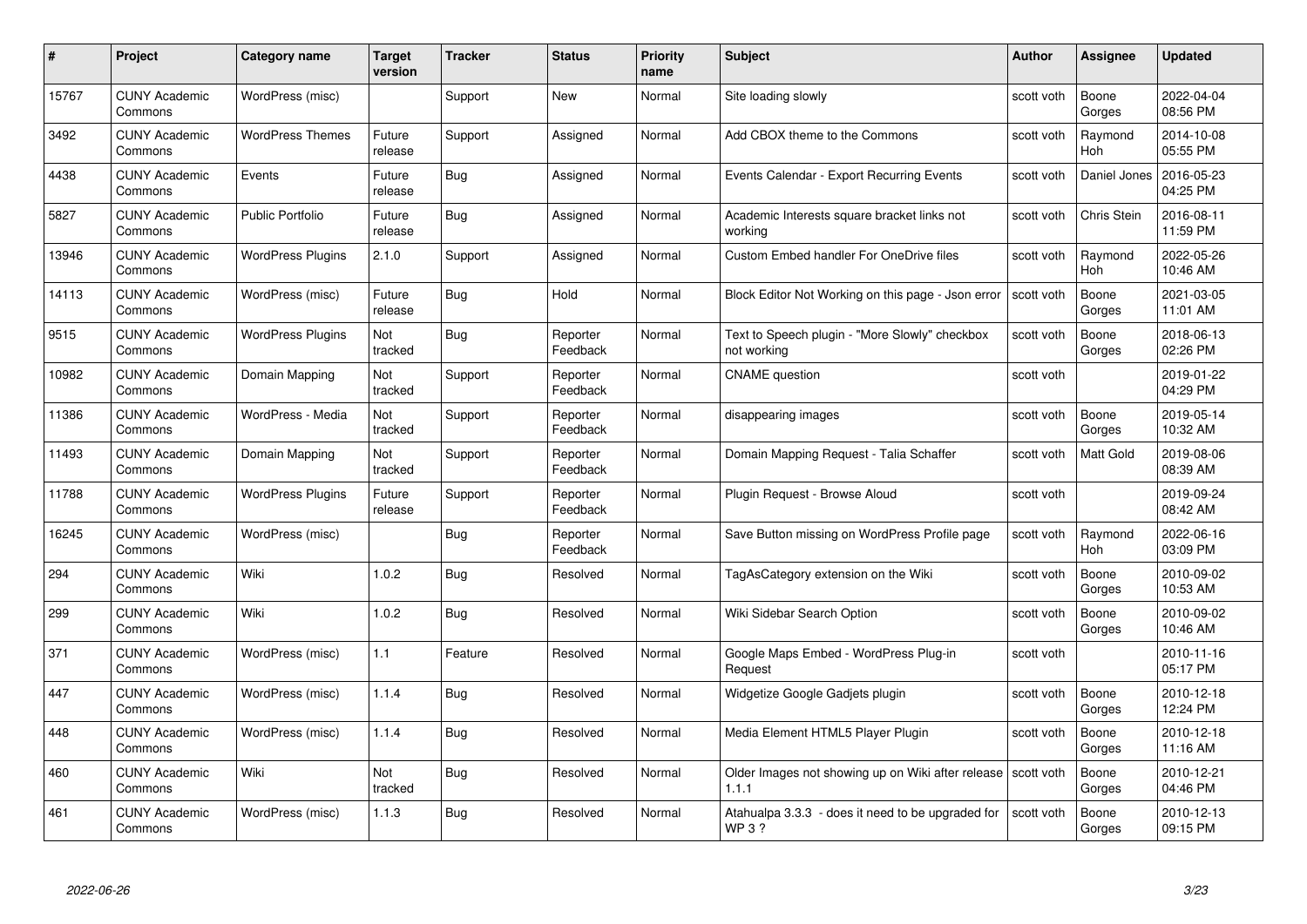| #    | Project                         | <b>Category name</b> | Target<br>version | <b>Tracker</b> | <b>Status</b> | <b>Priority</b><br>name | <b>Subject</b>                                                                     | Author     | Assignee         | <b>Updated</b>         |
|------|---------------------------------|----------------------|-------------------|----------------|---------------|-------------------------|------------------------------------------------------------------------------------|------------|------------------|------------------------|
| 517  | <b>CUNY Academic</b><br>Commons | BuddyPress (misc)    | 1.3               | Feature        | Resolved      | Normal                  | Image handling for new BP "wiki-like" plugin                                       | scott voth | Boone<br>Gorges  | 2011-06-20<br>11:33 AM |
| 518  | <b>CUNY Academic</b><br>Commons | BuddyPress (misc)    | 1.2               | Feature        | Resolved      | Normal                  | Search box for new BP "wiki-like" plugin                                           | scott voth | Boone<br>Gorges  | 2011-02-23<br>08:41 AM |
| 569  | <b>CUNY Academic</b><br>Commons | WordPress (misc)     | 1.1.10            | <b>Bug</b>     | Resolved      | Normal                  | Issue found switching between Green Park, Woo<br>Canvas Theme, and back again      | scott voth | Boone<br>Gorges  | 2011-02-08<br>05:35 PM |
| 573  | <b>CUNY Academic</b><br>Commons | WordPress (misc)     |                   | Support        | Resolved      | Normal                  | Vimeo Plus                                                                         | scott voth | scott voth       | 2011-02-13<br>12:03 PM |
| 587  | <b>CUNY Academic</b><br>Commons | WordPress (misc)     | 1.1.10            | Feature        | Resolved      | Normal                  | Zotero Plugin - ZotPress                                                           | scott voth | Boone<br>Gorges  | 2011-02-21<br>05:44 PM |
| 592  | <b>CUNY Academic</b><br>Commons | WordPress (misc)     | Not<br>tracked    | <b>Bug</b>     | Resolved      | Normal                  | Trouble adding new user to Blog                                                    | scott voth | <b>Matt Gold</b> | 2011-02-19<br>04:39 PM |
| 594  | <b>CUNY Academic</b><br>Commons | WordPress (misc)     | Not<br>tracked    | Feature        | Resolved      | Normal                  | Add more meaningful error messages when<br>adding users to blogs doesn't work      | scott voth | scott voth       | 2012-01-02<br>09:51 PM |
| 689  | <b>CUNY Academic</b><br>Commons | BuddyPress (misc)    | $1.3$             | Bug            | Resolved      | Normal                  | BP-specific custom post types should not be.<br>visible to non-admins on Dashboard | scott voth | Boone<br>Gorges  | 2011-05-17<br>11:13 AM |
| 737  | <b>CUNY Academic</b><br>Commons | WordPress (misc)     |                   | Feature        | Resolved      | Normal                  | Add Explanation of "Sort & Shuffle" to Atahualpa<br>Codex documentation            | scott voth | scott voth       | 2011-06-05<br>10:39 AM |
| 754  | <b>CUNY Academic</b><br>Commons | BuddyPress (misc)    | 1.3               | <b>Bug</b>     | Resolved      | Normal                  | LaTex parsing on email notifications                                               | scott voth | Boone<br>Gorges  | 2011-09-14<br>01:28 AM |
| 1155 | <b>CUNY Academic</b><br>Commons | WordPress (misc)     | 1.2.5             | Feature        | Resolved      | Normal                  | Add Fancybox WordPress plugin                                                      | scott voth | Boone<br>Gorges  | 2011-09-12<br>05:48 PM |
| 1173 | <b>CUNY Academic</b><br>Commons | Group Blogs          | 1.17.0            | Support        | Resolved      | Normal                  | Avatars for group blogs should fall back on group<br>avatar, not admin user's      | scott voth | Raymond<br>Hoh   | 2020-07-14<br>01:05 PM |
| 1222 | <b>CUNY Academic</b><br>Commons | WordPress (misc)     | 1.5               | Feature        | Resolved      | Normal                  | Evaluate Premium Themes for "The Commons<br>Classified"                            | scott voth | Boone<br>Gorges  | 2011-11-29<br>10:23 AM |
| 1230 | <b>CUNY Academic</b><br>Commons |                      |                   | <b>Bug</b>     | Resolved      | Normal                  | Access to blogs after release                                                      | scott voth |                  | 2011-10-13<br>01:51 PM |
| 1237 | <b>CUNY Academic</b><br>Commons | Events               | 1.8               | Feature        | Resolved      | Normal                  | Develop Commons Calendar of Events Plugin                                          | scott voth | Boone<br>Gorges  | 2016-02-15<br>11:19 PM |
| 1316 | <b>CUNY Academic</b><br>Commons | BuddyPress (misc)    | 1.2.5             | <b>Bug</b>     | Resolved      | Normal                  | Buddy Press Docs - comments going to email, but<br>not to the Doc                  | scott voth | Boone<br>Gorges  | 2011-11-04<br>12:53 PM |
| 1355 | <b>CUNY Academic</b><br>Commons | WordPress (misc)     | 1.3               | Feature        | Resolved      | Normal                  | Plugin request: Tagline Rotator                                                    | scott voth | Boone<br>Gorges  | 2011-12-08<br>07:04 PM |
| 1379 | <b>CUNY Academic</b><br>Commons | Wiki                 | $1.3$             | <b>Bug</b>     | Resolved      | Normal                  | Help Link in the Admin Bar points to old Help<br>Page                              | scott voth | Boone<br>Gorges  | 2011-12-09<br>09:08 AM |
| 1396 | <b>CUNY Academic</b><br>Commons | WordPress (misc)     | 1.3.13            | <b>Bug</b>     | Resolved      | Normal                  | InLine Google Docs Plugin Not Working                                              | scott voth | Boone<br>Gorges  | 2012-05-22<br>11:36 AM |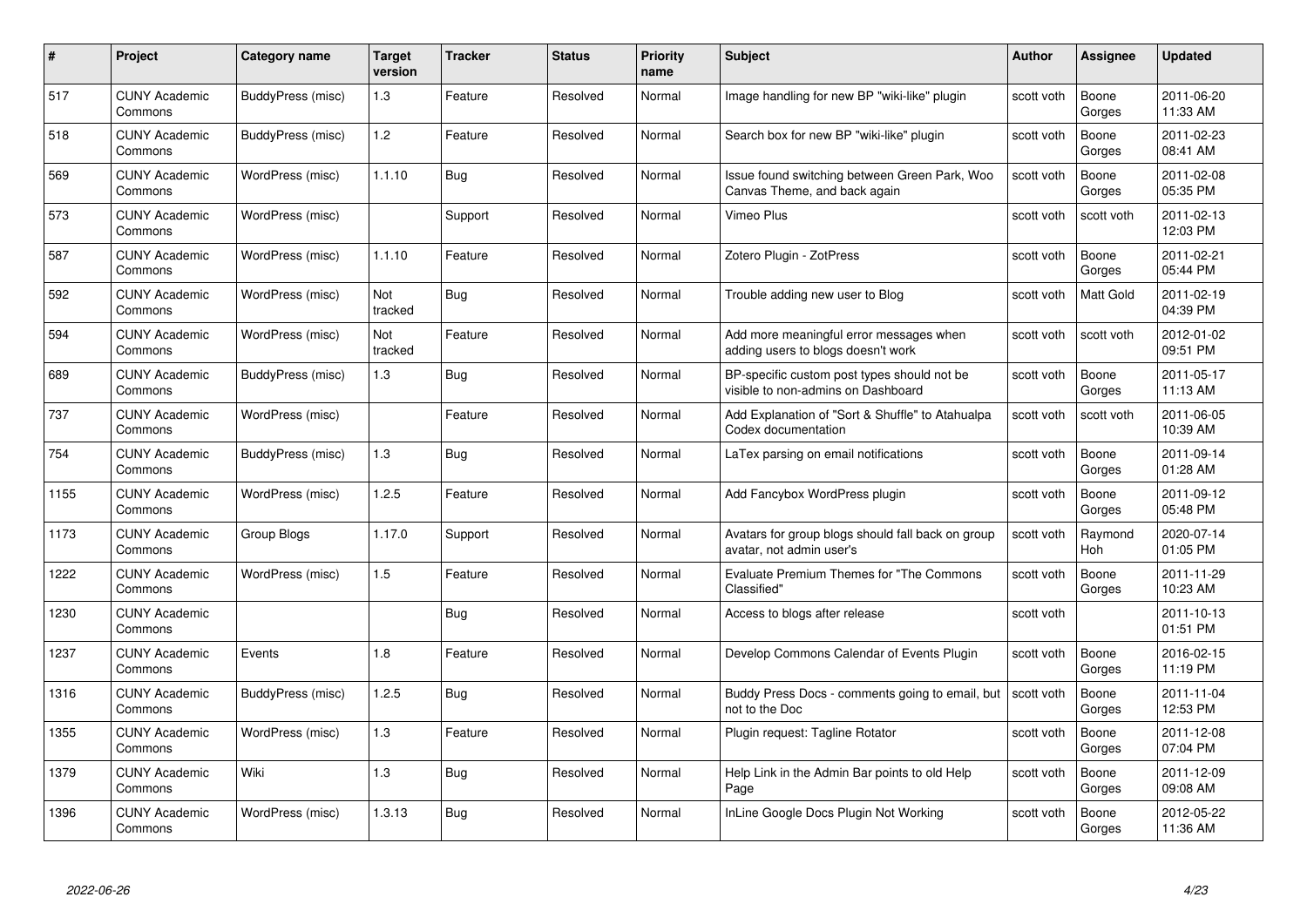| #    | Project                         | <b>Category name</b> | Target<br>version     | <b>Tracker</b> | <b>Status</b> | <b>Priority</b><br>name | <b>Subject</b>                                                        | <b>Author</b> | <b>Assignee</b>   | <b>Updated</b>         |
|------|---------------------------------|----------------------|-----------------------|----------------|---------------|-------------------------|-----------------------------------------------------------------------|---------------|-------------------|------------------------|
| 1427 | <b>CUNY Academic</b><br>Commons | WordPress (misc)     | 1.3.5                 | Feature        | Resolved      | Normal                  | Plugin Request: jQuery Vertical Accordion Menu                        | scott voth    | Boone<br>Gorges   | 2012-01-16<br>08:17 PM |
| 1444 | <b>CUNY Academic</b><br>Commons | WordPress (misc)     | Future<br>release     | Feature        | Resolved      | Normal                  | Plugin Request: Google Analytics For WordPress                        | scott voth    | Dominic<br>Giglio | 2012-07-14<br>09:28 AM |
| 1461 | <b>CUNY Academic</b><br>Commons | BuddyPress (misc)    | 1.3.1                 | Bug            | Resolved      | Normal                  | Strange Behaviour in the Activity Stream                              | scott voth    | Boone<br>Gorges   | 2011-12-19<br>08:33 AM |
| 1465 | <b>CUNY Academic</b><br>Commons | Wiki                 | 1.3.4                 | <b>Bug</b>     | Resolved      | Normal                  | TagAsCategory Extension & Wiki Inc Plugin                             | scott voth    | Boone<br>Gorges   | 2012-01-10<br>08:46 PM |
| 1486 | <b>CUNY Academic</b><br>Commons | BuddyPress (misc)    | <b>Not</b><br>tracked | <b>Bug</b>     | Resolved      | Normal                  | Blog Tag in Group                                                     | scott voth    | Boone<br>Gorges   | 2011-12-21<br>07:45 AM |
| 1502 | <b>CUNY Academic</b><br>Commons | WordPress (misc)     | 1.3.4                 | Support        | Resolved      | Normal                  | The Commons Classified - ClassiPress Theme                            | scott voth    | Boone<br>Gorges   | 2012-01-13<br>09:09 AM |
| 1625 | <b>CUNY Academic</b><br>Commons | BuddyPress (misc)    | 1.10                  | Feature        | Resolved      | Normal                  | Modify Default Avatar and Assignment Process                          | scott voth    | Boone<br>Gorges   | 2016-02-19<br>12:09 AM |
| 1645 | <b>CUNY Academic</b><br>Commons | WordPress (misc)     | 1.3.8                 | Bug            | Resolved      | Normal                  | WordTube Plugin can't find "JW Player" - fails to<br>play .swf files  | scott voth    | Boone<br>Gorges   | 2012-02-23<br>07:27 PM |
| 1716 | <b>CUNY Academic</b><br>Commons | WordPress (misc)     | 1.3.9                 | Feature        | Resolved      | Normal                  | Plugin Request: Blogger Importer                                      | scott voth    | Boone<br>Gorges   | 2012-03-12<br>11:56 AM |
| 1717 | <b>CUNY Academic</b><br>Commons | WordPress (misc)     | 1.3.9                 | <b>Bug</b>     | Resolved      | Normal                  | SimplePie For WP not working - need a writable<br>Cache Folder        | scott voth    | Boone<br>Gorges   | 2012-03-12<br>12:17 PM |
| 1718 | CUNY Academic<br>Commons        | WordPress (misc)     | 1.4                   | Feature        | Resolved      | Normal                  | Plugin Request - Live Journal Importer                                | scott voth    | Boone<br>Gorges   | 2012-03-19<br>10:48 PM |
| 1719 | <b>CUNY Academic</b><br>Commons | WordPress (misc)     | 1.3.9                 | Feature        | Resolved      | Normal                  | Plugin Request: RSS Importer                                          | scott voth    | Boone<br>Gorges   | 2012-03-12<br>11:59 AM |
| 1720 | <b>CUNY Academic</b><br>Commons | WordPress (misc)     | 1.3.9                 | Feature        | Resolved      | Normal                  | Plugin Request: Tumblr Importer                                       | scott voth    | Boone<br>Gorges   | 2012-03-12<br>11:57 AM |
| 1745 | <b>CUNY Academic</b><br>Commons | BuddyPress (misc)    | Not<br>tracked        | <b>Bug</b>     | Resolved      | Normal                  | Dashboard Access to Create Hero Slides                                | scott voth    | Boone<br>Gorges   | 2012-03-19<br>04:14 PM |
| 1746 | <b>CUNY Academic</b><br>Commons | WordPress (misc)     | 1.3.10                | Feature        | Resolved      | Normal                  | Max Number of Items in a Tag Cloud                                    | scott voth    | Boone<br>Gorges   | 2012-03-29<br>10:09 AM |
| 1848 | <b>CUNY Academic</b><br>Commons | WordPress (misc)     | 1.3.13                | <b>Bug</b>     | Resolved      | Normal                  | Having Issues with Saving Menu Changes on the<br><b>Commons Codex</b> | scott voth    | Boone<br>Gorges   | 2012-04-26<br>07:48 PM |
| 1932 | <b>CUNY Academic</b><br>Commons | WordPress (misc)     | Not<br>tracked        | Bug            | Resolved      | Normal                  | Lost access to Create Hero Slides                                     | scott voth    | Boone<br>Gorges   | 2012-06-12<br>08:34 AM |
| 1936 | <b>CUNY Academic</b><br>Commons | Redmine              | Not<br>tracked        | <b>Bug</b>     | Resolved      | Normal                  | Redmine email notifications                                           | scott voth    |                   | 2012-06-15<br>11:59 AM |
| 2080 | CUNY Academic<br>Commons        | WordPress (misc)     | 1.5.21                | Feature        | Resolved      | Normal                  | Upgrade Woo Canvas to Current Version (5.0) -<br>Responsive           | scott voth    | Dominic<br>Giglio | 2014-03-12<br>01:42 PM |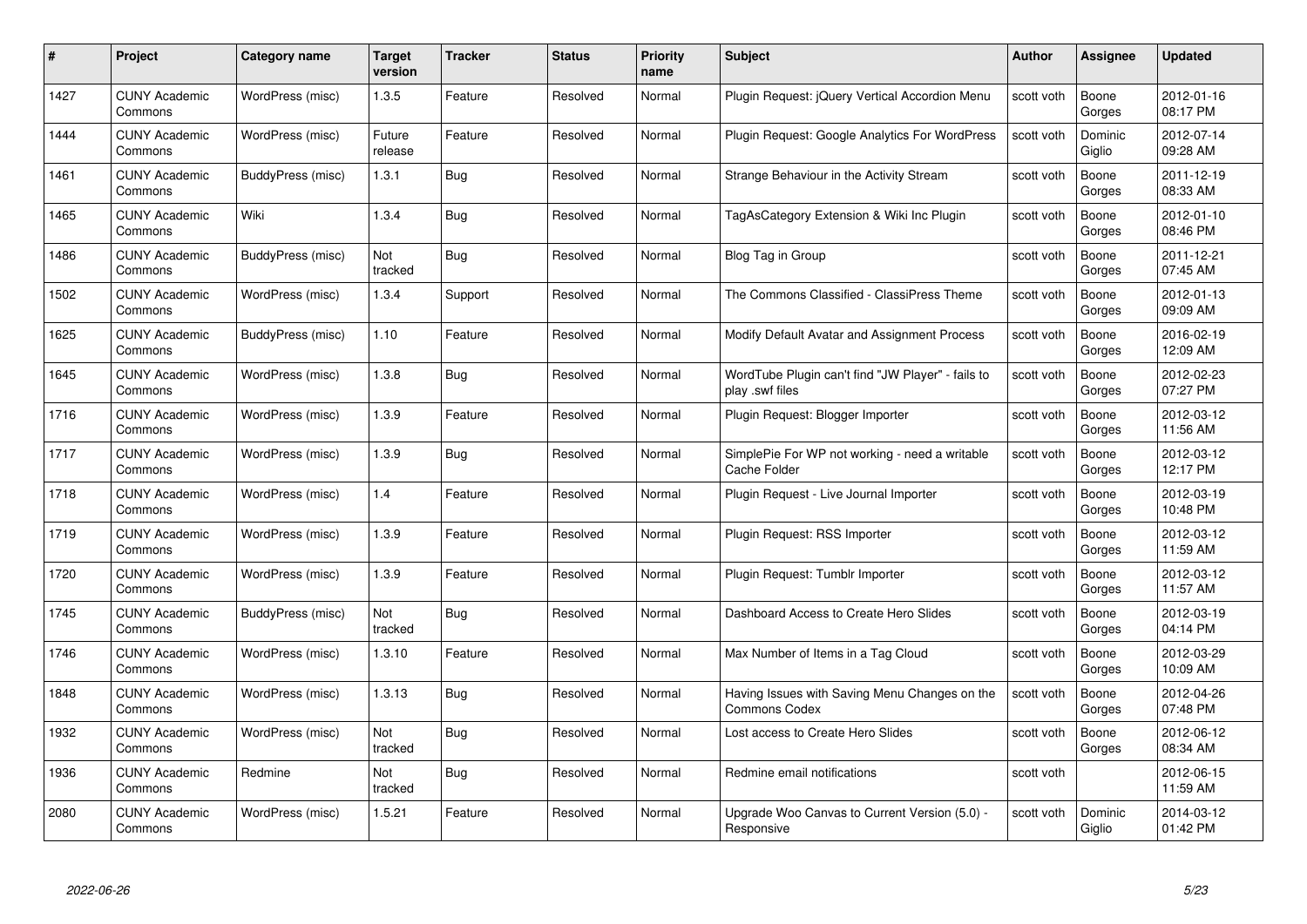| #    | Project                         | <b>Category name</b> | Target<br>version | <b>Tracker</b> | <b>Status</b> | <b>Priority</b><br>name | <b>Subject</b>                                                                  | Author     | Assignee          | <b>Updated</b>         |
|------|---------------------------------|----------------------|-------------------|----------------|---------------|-------------------------|---------------------------------------------------------------------------------|------------|-------------------|------------------------|
| 2112 | <b>CUNY Academic</b><br>Commons | WordPress (misc)     | 1.4.5             | Bug            | Resolved      | Normal                  | Codex Slider getting a jquery error                                             | scott voth | Dominic<br>Giglio | 2012-09-18<br>06:38 PM |
| 2190 | <b>CUNY Academic</b><br>Commons | WordPress (misc)     | Not<br>tracked    | Support        | Resolved      | Normal                  | reset "dlbaker.commons.gc.cuny.edu"                                             | scott voth | Dominic<br>Giglio | 2012-11-14<br>03:59 PM |
| 2209 | <b>CUNY Academic</b><br>Commons | WordPress (misc)     |                   | Feature        | Resolved      | Normal                  | Install Q & A Plugin on Commonsinabox.org                                       | scott voth | Boone<br>Gorges   | 2012-10-21<br>10:53 AM |
| 2287 | <b>CUNY Academic</b><br>Commons | commonsinabox.org    | Not<br>tracked    | Bug            | Resolved      | Normal                  | User reports he added an entry to the Help &<br>Support Forum - but it was lost | scott voth | Boone<br>Gorges   | 2012-11-21<br>11:27 PM |
| 2316 | <b>CUNY Academic</b><br>Commons | commonsinabox.org    | Not<br>tracked    | Bug            | Resolved      | Normal                  | Commonsinabox.org - group forum - can't access<br>second page of forum posts    | scott voth | Boone<br>Gorges   | 2012-12-03<br>11:57 AM |
| 2332 | <b>CUNY Academic</b><br>Commons | WordPress (misc)     | 1.4.20            | <b>Bug</b>     | Resolved      | Normal                  | Arras Theme Slider gets jquery error                                            | scott voth | Dominic<br>Giglio | 2013-03-01<br>07:55 PM |
| 2392 | <b>CUNY Academic</b><br>Commons | WordPress (misc)     | Not<br>tracked    | <b>Bug</b>     | Resolved      | Normal                  | Lost Access to Create Hero Slides                                               | scott voth | Boone<br>Gorges   | 2013-02-04<br>10:25 AM |
| 2435 | <b>CUNY Academic</b><br>Commons | commonsinabox.org    |                   | Bug            | Resolved      | Normal                  | commonsinabox.org - media upload file types                                     | scott voth | Boone<br>Gorges   | 2013-02-13<br>09:58 PM |
| 2436 | <b>CUNY Academic</b><br>Commons | WordPress (misc)     | 1.4.20            | Bug            | Resolved      | Normal                  | Commons News blog - Commons Buzz Slider                                         | scott voth | Boone<br>Gorges   | 2013-02-28<br>11:27 AM |
| 2484 | <b>CUNY Academic</b><br>Commons | commonsinabox.org    |                   | <b>Bug</b>     | Resolved      | Normal                  | Forum posts are vanishing - can only view last few<br>on Help & Support         | scott voth | Boone<br>Gorges   | 2013-03-01<br>11:19 AM |
| 2511 | <b>CUNY Academic</b><br>Commons | WordPress (misc)     |                   | <b>Bug</b>     | Resolved      | Normal                  | Lost Access to Create Hero Slides                                               | scott voth | Boone<br>Gorges   | 2013-03-11<br>10:24 AM |
| 2518 | <b>CUNY Academic</b><br>Commons | commonsinabox.org    | Not<br>tracked    | Bug            | Resolved      | Normal                  | Lost Access to Upload image files on<br>CommonsinaBox.org                       | scott voth | Boone<br>Gorges   | 2013-03-20<br>01:57 PM |
| 2525 | CUNY Academic<br>Commons        | WordPress (misc)     | 1.4.25            | <b>Bug</b>     | Resolved      | Normal                  | Twitter Widget Pro Plugin                                                       | scott voth |                   | 2013-04-21<br>07:34 PM |
| 2561 | <b>CUNY Academic</b><br>Commons | commonsinabox.org    | Not<br>tracked    | <b>Bug</b>     | Resolved      | Normal                  | CSS Issues on Commonsinabox.org                                                 | scott voth | Boone<br>Gorges   | 2013-05-16<br>03:31 PM |
| 2568 | <b>CUNY Academic</b><br>Commons |                      | Not<br>tracked    | Support        | Resolved      | Normal                  | Statistics Needed - Queens College Commons<br>Usage                             | scott voth | Boone<br>Gorges   | 2016-01-26<br>12:35 AM |
| 2585 | <b>CUNY Academic</b><br>Commons | commonsinabox.org    | Not<br>tracked    | Bug            | Resolved      | Normal                  | commonsinbox.org - no "site features" option                                    | scott voth | Boone<br>Gorges   | 2013-05-21<br>09:15 PM |
| 2631 | <b>CUNY Academic</b><br>Commons | commonsinabox.org    | Not<br>tracked    | <b>Bug</b>     | Resolved      | Normal                  | Bullet Points don't display in Forum posts on<br>CBOX.org                       | scott voth | Boone<br>Gorges   | 2014-05-01<br>08:11 PM |
| 2633 | <b>CUNY Academic</b><br>Commons | commonsinabox.org    | Not<br>tracked    | Bug            | Resolved      | Normal                  | Mentions in CBOX.org                                                            | scott voth | Boone<br>Gorges   | 2014-05-01<br>08:12 PM |
| 2679 | CUNY Academic<br>Commons        | WordPress (misc)     | Not<br>tracked    | Support        | Resolved      | Normal                  | WP Post to PDF plugin Logo                                                      | scott voth | Boone<br>Gorges   | 2014-11-03<br>03:53 PM |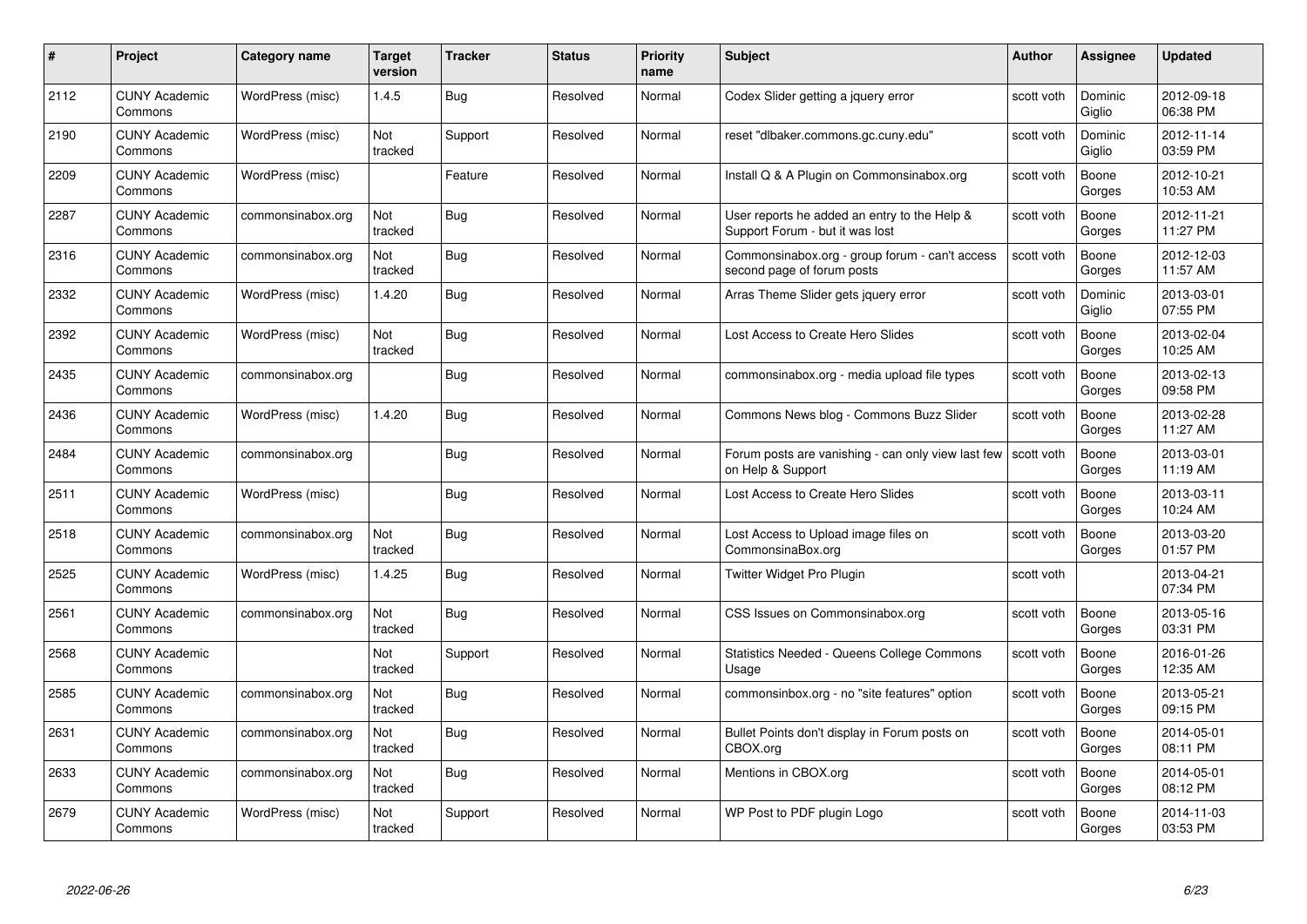| #    | Project                         | Category name            | Target<br>version | <b>Tracker</b> | <b>Status</b> | <b>Priority</b><br>name | <b>Subject</b>                                                 | Author     | Assignee          | <b>Updated</b>         |
|------|---------------------------------|--------------------------|-------------------|----------------|---------------|-------------------------|----------------------------------------------------------------|------------|-------------------|------------------------|
| 2779 | <b>CUNY Academic</b><br>Commons | BuddyPress (misc)        | 1.5.3             | Bug            | Resolved      | Normal                  | Firefox Issue on Portfolio page when scrolling<br>down         | scott voth | Boone<br>Gorges   | 2013-09-19<br>01:52 PM |
| 2796 | <b>CUNY Academic</b><br>Commons |                          | 1.5.4             | Bug            | Resolved      | Normal                  | Sluggish Response on the Site - Sunday 9/15 -<br>3PM - 6PM     | scott voth | Boone<br>Gorges   | 2013-10-01<br>08:41 PM |
| 2813 | <b>CUNY Academic</b><br>Commons | WordPress (misc)         | 1.5.5             | Feature        | Resolved      | Normal                  | WordPress plugin request - MailPoet                            | scott voth | Boone<br>Gorges   | 2013-10-11<br>08:18 PM |
| 2878 | <b>CUNY Academic</b><br>Commons | WordPress (misc)         | Not<br>tracked    | Support        | Resolved      | Normal                  | Domain Mapping Request - Sarah Welsh                           | scott voth | Boone<br>Gorges   | 2016-01-26<br>12:39 AM |
| 2900 | <b>CUNY Academic</b><br>Commons | WordPress (misc)         |                   | Support        | Resolved      | Normal                  | Theme request - Imbalance2                                     | scott voth | Boone<br>Gorges   | 2013-11-23<br>10:30 AM |
| 2946 | <b>CUNY Academic</b><br>Commons | WordPress (misc)         |                   | Support        | Resolved      | Normal                  | Help Delete WP site with broken link                           | scott voth |                   | 2014-02-08<br>09:53 AM |
| 2947 | <b>CUNY Academic</b><br>Commons |                          | Not<br>tracked    | Support        | Resolved      | Normal                  | Question on "Tools>>Domain Mapping"                            | scott voth |                   | 2013-12-21<br>07:14 PM |
| 2966 | <b>CUNY Academic</b><br>Commons | WordPress (misc)         |                   | Support        | Resolved      | Normal                  | Lost Access to Create/Deactivate Hero Slides                   | scott voth | Boone<br>Gorges   | 2014-01-20<br>05:06 PM |
| 2982 | <b>CUNY Academic</b><br>Commons | <b>WordPress Themes</b>  | 1.5.21            | <b>Bug</b>     | Resolved      | Normal                  | Sliders are broken on Woo Canvas theme                         | scott voth | Dominic<br>Giglio | 2014-03-12<br>01:41 PM |
| 3015 | <b>CUNY Academic</b><br>Commons |                          | Not<br>tracked    | <b>Bug</b>     | Resolved      | Normal                  | Lost Access to Create Hero Slides                              | scott voth | Boone<br>Gorges   | 2014-02-04<br>07:58 PM |
| 3067 | CUNY Academic<br>Commons        | <b>WordPress Themes</b>  |                   | Bug            | Resolved      | Normal                  | Twenty Fourteen Theme Not Available                            | scott voth | Matt Gold         | 2014-02-22<br>11:35 AM |
| 3081 | <b>CUNY Academic</b><br>Commons | Home Page                |                   | Support        | Resolved      | Normal                  | Lost Access to Create Hero Slides                              | scott voth |                   | 2014-02-27<br>08:06 PM |
| 3082 | <b>CUNY Academic</b><br>Commons | Domain Mapping           | Not<br>tracked    | Support        | Resolved      | Normal                  | Domain Mapping Request - Ruth O'Brien                          | scott voth | Boone<br>Gorges   | 2014-03-05<br>07:16 PM |
| 3087 | <b>CUNY Academic</b><br>Commons |                          | Not<br>tracked    | Support        | Resolved      | Normal                  | Purchase Snag It Software for Community<br><b>Facilitators</b> | scott voth | Matt Gold         | 2016-01-26<br>05:13 PM |
| 3182 | <b>CUNY Academic</b><br>Commons | Domain Mapping           | Not<br>tracked    | Support        | Resolved      | Normal                  | domain mapping request - muphyinstituteblog.org                | scott voth | Matt Gold         | 2014-05-01<br>01:12 PM |
| 3199 | <b>CUNY Academic</b><br>Commons | Domain Mapping           |                   | Support        | Resolved      | Normal                  | domain mapping request - bethanyholmstrom.net                  | scott voth | Boone<br>Gorges   | 2014-05-08<br>02:40 PM |
| 3200 | <b>CUNY Academic</b><br>Commons | <b>WordPress Plugins</b> | 1.6.4             | Bug            | Resolved      | Normal                  | Plugin Request: Social Stickers                                | scott voth | Boone<br>Gorges   | 2014-05-21<br>09:53 PM |
| 3269 | <b>CUNY Academic</b><br>Commons | Domain Mapping           | Not<br>tracked    | Support        | Resolved      | Normal                  | Domain mapping request - Natascia Boeri                        | scott voth | Boone<br>Gorges   | 2015-11-30<br>03:17 PM |
| 3335 | CUNY Academic<br>Commons        | Home Page                | Not<br>tracked    | Support        | Resolved      | Normal                  | Lost Access to Create Hero Slides                              | scott voth | Boone<br>Gorges   | 2014-07-22<br>10:07 PM |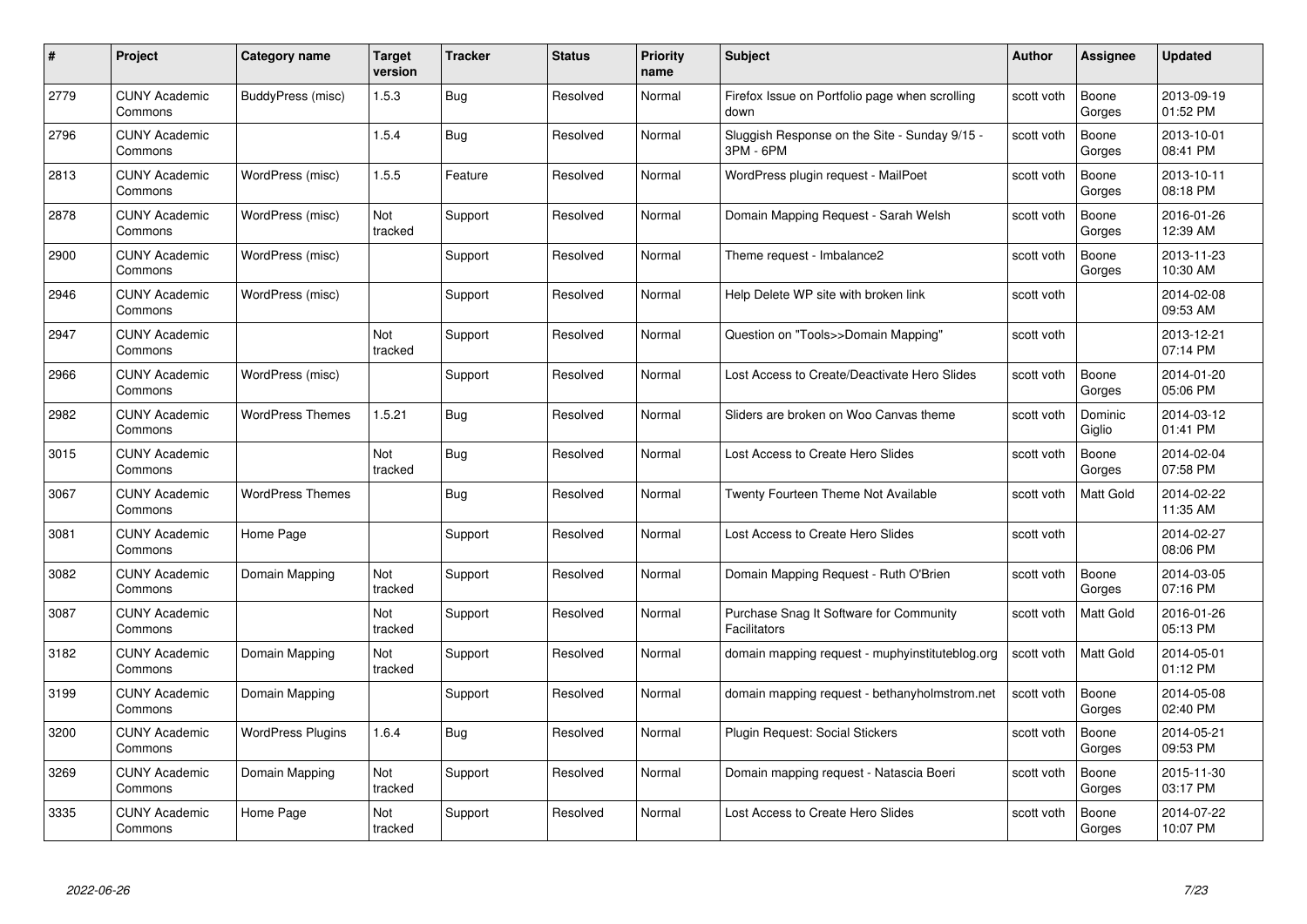| #    | Project                         | <b>Category name</b>     | Target<br>version | <b>Tracker</b> | <b>Status</b> | <b>Priority</b><br>name | <b>Subject</b>                                                                              | <b>Author</b> | Assignee         | <b>Updated</b>         |
|------|---------------------------------|--------------------------|-------------------|----------------|---------------|-------------------------|---------------------------------------------------------------------------------------------|---------------|------------------|------------------------|
| 3348 | <b>CUNY Academic</b><br>Commons | Toolbar                  | 1.6.11            | <b>Bug</b>     | Resolved      | Normal                  | "Publications on the Commons" option missing on<br>"About" link accessed from the Admin Bar | scott voth    | Boone<br>Gorges  | 2014-08-01<br>08:55 AM |
| 3358 | <b>CUNY Academic</b><br>Commons | <b>WordPress Plugins</b> | 1.6.11            | Support        | Resolved      | Normal                  | Plugin Request: GeoMashUp                                                                   | scott voth    | Boone<br>Gorges  | 2014-08-01<br>08:40 AM |
| 3423 | <b>CUNY Academic</b><br>Commons | Domain Mapping           | Not<br>tracked    | Support        | Resolved      | Normal                  | bkpublicscholars.org Domain Mapping Request                                                 | scott voth    | Boone<br>Gorges  | 2016-01-26<br>12:08 PM |
| 3478 | <b>CUNY Academic</b><br>Commons | Domain Mapping           | 1.7.2             | Feature        | Resolved      | Normal                  | Google Analytics and Mapped Domains                                                         | scott voth    | scott voth       | 2014-11-02<br>09:43 AM |
| 3522 | <b>CUNY Academic</b><br>Commons | My Commons               | 1.7               | Bug            | Resolved      | Normal                  | 1.7 Testing - Delete button not working on My<br>Commons                                    | scott voth    | Raymond<br>Hoh   | 2014-10-08<br>03:13 PM |
| 3523 | <b>CUNY Academic</b><br>Commons | My Commons               | 1.8               | Bug            | Resolved      | Normal                  | 1.7 Testing - "Reply" and Post Button                                                       | scott voth    | Boone<br>Gorges  | 2015-04-09<br>05:19 PM |
| 3531 | <b>CUNY Academic</b><br>Commons | Home Page                | 1.7               | Feature        | Resolved      | Normal                  | Let Users Hover over Hero Slides to Stop<br>Animation                                       | scott voth    | Daniel Jones     | 2014-10-13<br>05:43 PM |
| 3539 | <b>CUNY Academic</b><br>Commons | Domain Mapping           | Not<br>tracked    | Support        | Resolved      | Normal                  | Domain Mapping Request for ACERT                                                            | scott voth    | Boone<br>Gorges  | 2015-11-30<br>03:15 PM |
| 3551 | <b>CUNY Academic</b><br>Commons | Server                   | Not<br>tracked    | <b>Bug</b>     | Resolved      | Normal                  | Slow Response Time                                                                          | scott voth    | <b>Matt Gold</b> | 2014-11-11<br>02:31 PM |
| 3576 | <b>CUNY Academic</b><br>Commons | <b>WordPress Plugins</b> | 1.7.1             | Support        | Resolved      | Normal                  | Plugin Request: Better Search                                                               | scott voth    | Boone<br>Gorges  | 2014-10-21<br>11:26 AM |
| 3600 | <b>CUNY Academic</b><br>Commons | <b>WordPress Plugins</b> | 1.7.2             | Support        | Resolved      | Normal                  | New Plugin Request - Meta-Slider                                                            | scott voth    | Boone<br>Gorges  | 2014-11-01<br>02:29 PM |
| 3603 | <b>CUNY Academic</b><br>Commons | Domain Mapping           | Not<br>tracked    | Support        | Resolved      | Normal                  | Domain Mapping Request - CERG                                                               | scott voth    | scott voth       | 2014-11-19<br>04:28 PM |
| 3604 | <b>CUNY Academic</b><br>Commons | cuny.is                  |                   | Support        | Resolved      | Normal                  | LLJournal CUNY.IS request                                                                   | scott voth    | Sarah<br>Morgano | 2014-10-26<br>05:47 PM |
| 3621 | <b>CUNY Academic</b><br>Commons | Domain Mapping           | Not<br>tracked    | Support        | Resolved      | Normal                  | Question - Google Analytics, Mapped Domains,<br>and WP-Google-Analytics plugin              | scott voth    |                  | 2015-04-01<br>09:16 PM |
| 3635 | CUNY Academic<br>Commons        | Domain Mapping           | Not<br>tracked    | Support        | Resolved      | Normal                  | Domain Mapping Request - Keith Miyake                                                       | scott voth    | Matt Gold        | 2014-11-10<br>08:15 PM |
| 3702 | <b>CUNY Academic</b><br>Commons | <b>WordPress Themes</b>  |                   | Support        | Resolved      | Normal                  | access the Old Paper Theme                                                                  | scott voth    | Matt Gold        | 2014-12-09<br>09:21 AM |
| 3712 | <b>CUNY Academic</b><br>Commons | <b>WordPress Themes</b>  | 1.7.6             | Support        | Resolved      | Normal                  | Two plugins for the "Old Paper Theme" not<br>Available                                      | scott voth    |                  | 2014-12-11<br>08:16 PM |
| 3713 | <b>CUNY Academic</b><br>Commons | Server                   |                   | Support        | Resolved      | Normal                  | Slow Response Time                                                                          | scott voth    | Matt Gold        | 2014-12-13<br>04:25 PM |
| 3728 | CUNY Academic<br>Commons        | Homepage Slides          | Not<br>tracked    | Support        | Resolved      | Normal                  | Lost Access to Create Hero Slides                                                           | scott voth    | Boone<br>Gorges  | 2014-12-28<br>02:18 PM |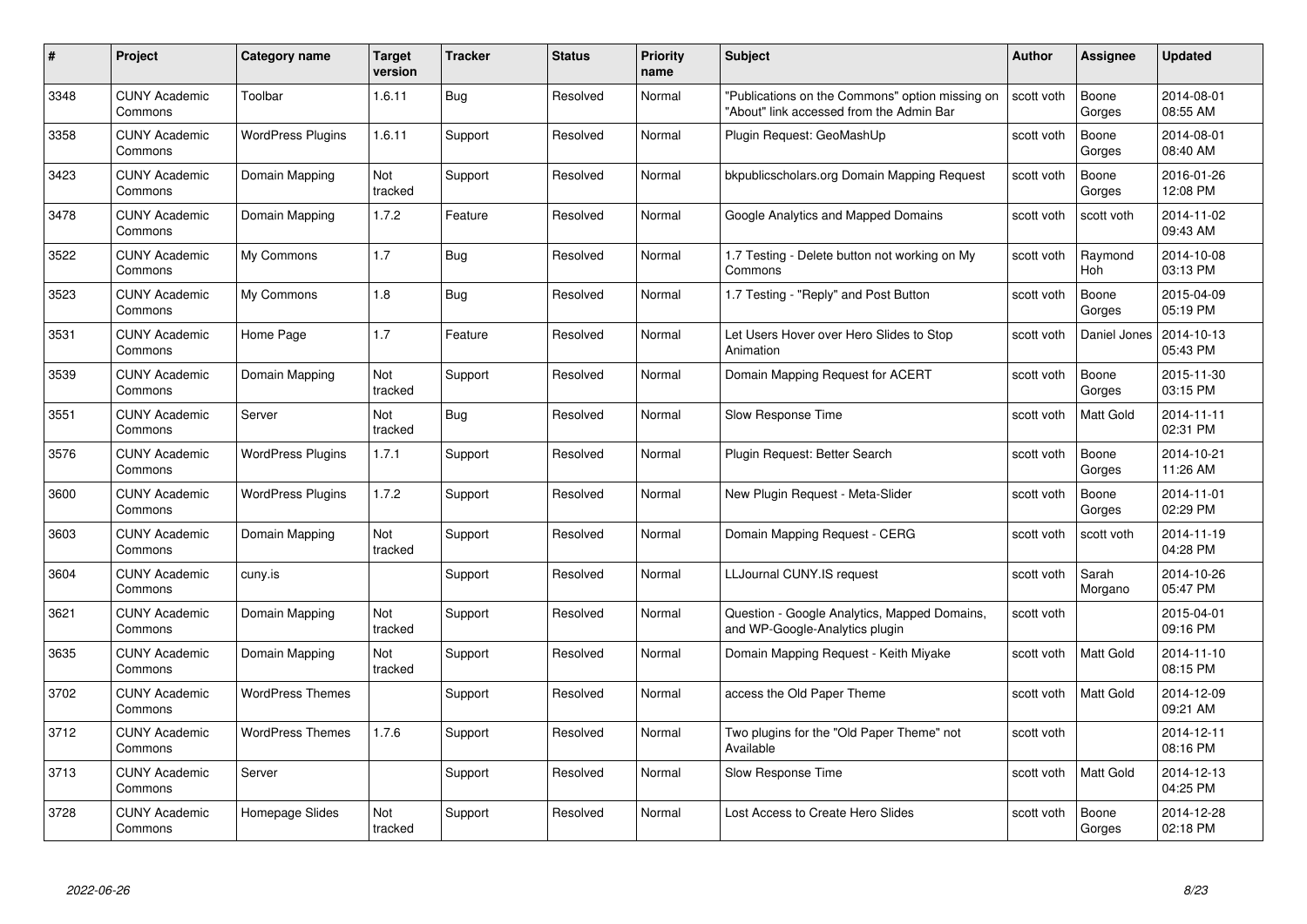| #    | Project                         | <b>Category name</b>       | Target<br>version | <b>Tracker</b> | <b>Status</b> | <b>Priority</b><br>name | <b>Subject</b>                                                           | <b>Author</b> | <b>Assignee</b>       | <b>Updated</b>         |
|------|---------------------------------|----------------------------|-------------------|----------------|---------------|-------------------------|--------------------------------------------------------------------------|---------------|-----------------------|------------------------|
| 3841 | <b>CUNY Academic</b><br>Commons | commonsinabox.org          | Not<br>tracked    | Bug            | Resolved      | Normal                  | CBOX.org Registration Plugin Not Working                                 | scott voth    | Boone<br>Gorges       | 2016-01-26<br>03:27 PM |
| 3931 | <b>CUNY Academic</b><br>Commons | Groups (misc)              | Not<br>tracked    | Support        | Resolved      | Normal                  | "WordPress Help" Avatar                                                  | scott voth    | scott voth            | 2015-03-19<br>09:41 PM |
| 3940 | <b>CUNY Academic</b><br>Commons | <b>WordPress Plugins</b>   | 1.7.16            | Support        | Resolved      | Normal                  | Plugin Request - Amazon Link                                             | scott voth    | Boone<br>Gorges       | 2015-03-21<br>08:45 PM |
| 3957 | <b>CUNY Academic</b><br>Commons | WordPress<br>(Permissions) |                   | Support        | Resolved      | Normal                  | Lost Access to Create Hero Slides                                        | scott voth    | Boone<br>Gorges       | 2015-03-30<br>08:57 PM |
| 3964 | CUNY Academic<br>Commons        | <b>Group Announcments</b>  | 1.8.17            | <b>Bug</b>     | Resolved      | Normal                  | "There was a problem" error when posting<br>Group Announcement           | scott voth    | Boone<br>Gorges       | 2015-11-18<br>05:45 PM |
| 4019 | <b>CUNY Academic</b><br>Commons | <b>WordPress Themes</b>    | Not<br>tracked    | Support        | Resolved      | Normal                  | WP Site Display Issue                                                    | scott voth    | Daniel Jones          | 2015-05-10<br>12:33 PM |
| 4047 | <b>CUNY Academic</b><br>Commons | <b>WordPress Themes</b>    | Not<br>tracked    | Support        | Resolved      | Normal                  | Help James Samuel with Theme after it was<br>updated                     | scott voth    |                       | 2015-07-21<br>06:12 PM |
| 4107 | <b>CUNY Academic</b><br>Commons | Server                     | Not<br>tracked    | <b>Bug</b>     | Resolved      | Normal                  | Slow Response Time and "Error establishing a<br>database connection"     | scott voth    |                       | 2015-06-11<br>09:33 AM |
| 4143 | <b>CUNY Academic</b><br>Commons | <b>WordPress Themes</b>    | Not<br>tracked    | <b>Bug</b>     | Resolved      | Normal                  | Issues after Canvas Update - Help & Support /<br>Codex                   | scott voth    | Daniel Jones          | 2015-08-10<br>02:44 PM |
| 4309 | <b>CUNY Academic</b><br>Commons | Home Page                  | 1.8.5             | Feature        | Resolved      | Normal                  | Change Main Navigation Help Link to<br>http://codex.commons.gc.cuny.edu/ | scott voth    |                       | 2015-07-21<br>10:45 AM |
| 4365 | CUNY Academic<br>Commons        | Homepage Slides            | Not<br>tracked    | Support        | Resolved      | Normal                  | Lost Access to Create Hero Slides                                        | scott voth    | scott voth            | 2016-03-09<br>06:18 PM |
| 4373 | <b>CUNY Academic</b><br>Commons | <b>Public Portfolio</b>    | Not<br>tracked    | Support        | Resolved      | Normal                  | Delete Old "Title" section from Member's public<br>portfolio page        | scott voth    | Boone<br>Gorges       | 2015-08-04<br>09:01 PM |
| 4407 | <b>CUNY Academic</b><br>Commons | Group Forums               |                   | Bug            | Resolved      | Normal                  | Disable Forum on Existing group is not working                           | scott voth    | Boone<br>Gorges       | 2015-08-11<br>03:13 PM |
| 4419 | <b>CUNY Academic</b><br>Commons | <b>WordPress Plugins</b>   | 1.8.8             | Support        | Resolved      | Normal                  | Activate "WordPress Importer" by Default                                 | scott voth    | Raymond<br>Hoh        | 2015-08-11<br>08:29 PM |
| 4445 | <b>CUNY Academic</b><br>Commons | Registration               | Not<br>tracked    | <b>Bug</b>     | Resolved      | Normal                  | user alisonorlando is trying to register - no email<br>received          | scott voth    | Boone<br>Gorges       | 2015-08-20<br>12:35 PM |
| 4524 | <b>CUNY Academic</b><br>Commons | Events                     | 1.9               | Feature        | Resolved      | Normal                  | Create a iCal Feed for Events Calendar                                   | scott voth    | Raymond<br><b>Hoh</b> | 2015-11-09<br>12:55 PM |
| 4526 | <b>CUNY Academic</b><br>Commons | Homepage Slides            | 1.8.11            | <b>Bug</b>     | Resolved      | Normal                  | Mousing Over Hero Slide does not stop Animation                          | scott voth    | Daniel Jones          | 2015-09-18<br>03:53 PM |
| 4571 | <b>CUNY Academic</b><br>Commons | Domain Mapping             | Not<br>tracked    | Support        | Resolved      | Normal                  | Domain Mapping Request - Courtney Drayer                                 | scott voth    | Matt Gold             | 2015-09-16<br>05:19 PM |
| 4580 | CUNY Academic<br>Commons        | Commons In A Box           | Not<br>tracked    | Support        | Resolved      | Normal                  | Unable to register account on CBOX Demo Site                             | scott voth    | Boone<br>Gorges       | 2015-09-10<br>02:37 PM |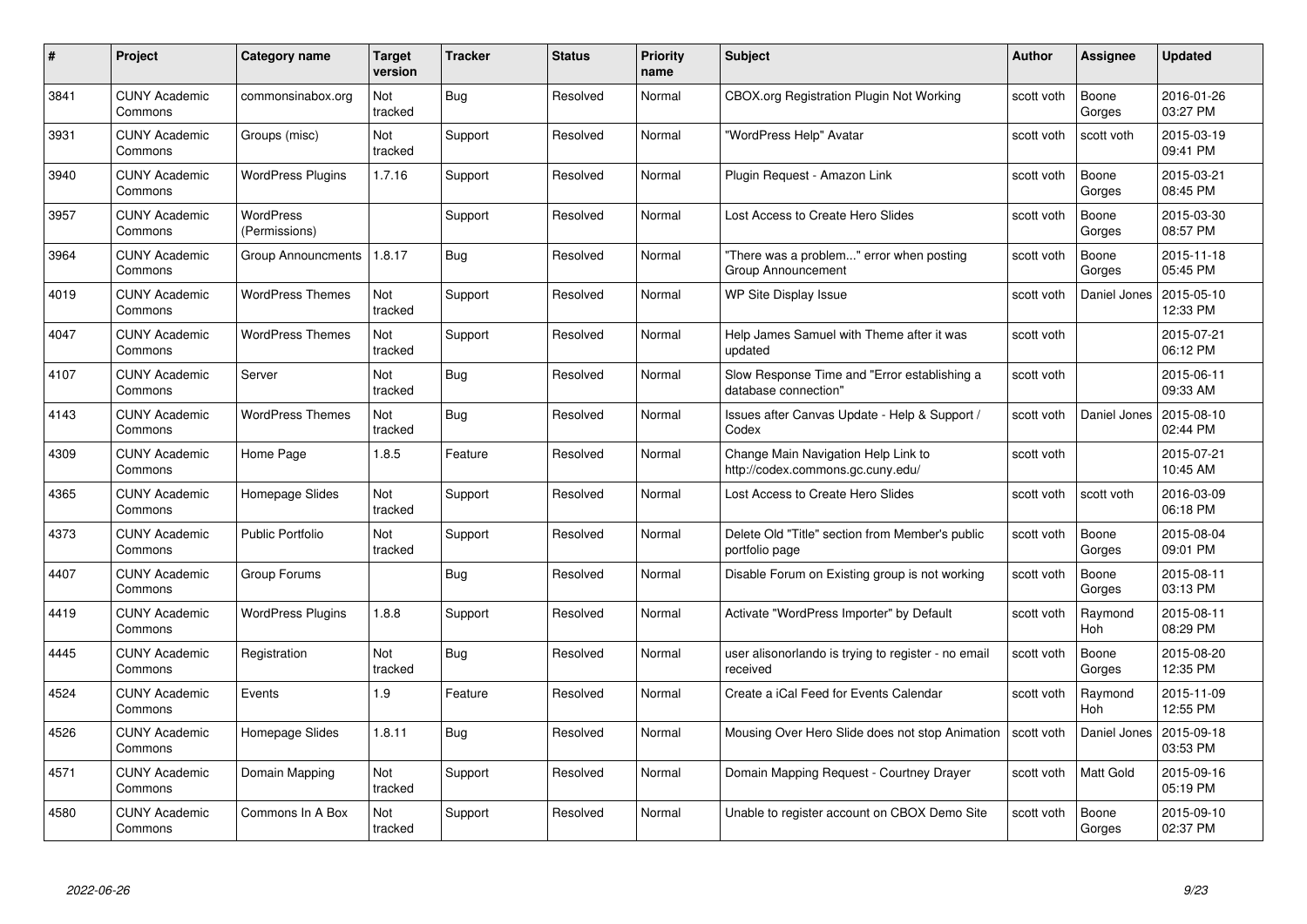| #    | Project                         | Category name            | Target<br>version | <b>Tracker</b> | <b>Status</b> | <b>Priority</b><br>name | <b>Subject</b>                                               | Author     | <b>Assignee</b> | <b>Updated</b>         |
|------|---------------------------------|--------------------------|-------------------|----------------|---------------|-------------------------|--------------------------------------------------------------|------------|-----------------|------------------------|
| 4603 | <b>CUNY Academic</b><br>Commons | <b>WordPress Plugins</b> |                   | Support        | Resolved      | Normal                  | Plugin Reguest: Search and Filter                            | scott voth | Boone<br>Gorges | 2015-09-21<br>11:31 AM |
| 4713 | <b>CUNY Academic</b><br>Commons | <b>WordPress Themes</b>  | Not<br>tracked    | Support        | Resolved      | Normal                  | academia theme issues                                        | scott voth | Daniel Jones    | 2016-01-26<br>04:53 PM |
| 4795 | <b>CUNY Academic</b><br>Commons | Domain Mapping           | Not<br>tracked    | Support        | Resolved      | Normal                  | Revert Domain Mapping for<br>http://bkpublicscholars.org/    | scott voth | Boone<br>Gorges | 2015-11-01<br>05:33 PM |
| 4842 | <b>CUNY Academic</b><br>Commons | Homepage Slides          |                   | Support        | Resolved      | Normal                  | Lost Access to Create Hero Slides                            | scott voth | scott voth      | 2015-10-31<br>03:17 PM |
| 4902 | <b>CUNY Academic</b><br>Commons | Domain Mapping           | Not<br>tracked    | Support        | Resolved      | Normal                  | domain mapping request - Patrick Sweeney                     | scott voth | Boone<br>Gorges | 2015-12-07<br>01:32 AM |
| 4954 | <b>CUNY Academic</b><br>Commons | Domain Mapping           | Not<br>tracked    | Support        | Resolved      | Normal                  | domain mapping request - Talia Schaffer                      | scott voth | Boone<br>Gorges | 2015-12-07<br>01:24 AM |
| 5032 | <b>CUNY Academic</b><br>Commons | Server                   |                   | Support        | Resolved      | Normal                  | Error establishing a database connection                     | scott voth |                 | 2015-12-14<br>08:46 PM |
| 5096 | <b>CUNY Academic</b><br>Commons | Domain Mapping           | Not<br>tracked    | Support        | Resolved      | Normal                  | Domain Mapping Request: Lauren Spradlin                      | scott voth | scott voth      | 2020-01-21<br>07:30 PM |
| 5189 | <b>CUNY Academic</b><br>Commons | Homepage Slides          | Not<br>tracked    | Support        | Resolved      | Normal                  | Lost Access to Create Hero Slides                            | scott voth | Boone<br>Gorges | 2016-02-01<br>10:45 AM |
| 5295 | <b>CUNY Academic</b><br>Commons | Server                   | Not<br>tracked    | <b>Bug</b>     | Resolved      | Normal                  | Lousy Response Time and sporadic timeouts                    | scott voth |                 | 2016-03-15<br>10:03 AM |
| 5311 | <b>CUNY Academic</b><br>Commons |                          | Not<br>tracked    | Support        | Resolved      | Normal                  | <b>CUNY SLA Lab collaboration</b>                            | scott voth | scott voth      | 2016-10-11<br>08:48 PM |
| 5344 | <b>CUNY Academic</b><br>Commons | Domain Mapping           | Not<br>tracked    | Support        | Resolved      | Normal                  | Domain Mapping Request - Bijan Kimiagar                      | scott voth | scott voth      | 2016-03-31<br>10:52 PM |
| 5511 | <b>CUNY Academic</b><br>Commons | Domain Mapping           | Not<br>tracked    | Support        | Resolved      | Normal                  | Domain Mapping Request - Artem Altman                        | scott voth | scott voth      | 2016-06-16<br>09:46 PM |
| 5548 | <b>CUNY Academic</b><br>Commons | <b>WordPress Plugins</b> | 1.9.15            | Feature        | Resolved      | Normal                  | Plugin Request: Inventory Manager - Michael<br>Madden        | scott voth |                 | 2016-05-11<br>11:27 PM |
| 5569 | <b>CUNY Academic</b><br>Commons | <b>WordPress Plugins</b> | 1.9.18            | Feature        | Resolved      | Normal                  | WP Inventory Manager Add-On - Michael Madden                 | scott voth | Boone<br>Gorges | 2016-06-12<br>10:39 AM |
| 5582 | <b>CUNY Academic</b><br>Commons | <b>WordPress Plugins</b> | 1.9.17            | Bug            | Resolved      | Normal                  | Visual Composer Not Working with Bridge Theme<br>Anymore     | scott voth | Boone<br>Gorges | 2016-06-01<br>10:56 PM |
| 5583 | <b>CUNY Academic</b><br>Commons |                          | Not<br>tracked    | Support        | Resolved      | Normal                  | Lost access to create hero slides - please<br>reinstate      | scott voth | Boone<br>Gorges | 2016-05-23<br>12:11 AM |
| 5617 | <b>CUNY Academic</b><br>Commons | Domain Mapping           | Not<br>tracked    | Support        | Resolved      | Normal                  | Domain Mapping Issue - Paul Herbert                          | scott voth | Boone<br>Gorges | 2016-05-30<br>12:04 PM |
| 5653 | <b>CUNY Academic</b><br>Commons | <b>WordPress Plugins</b> | 1.9.19            | Feature        | Resolved      | Normal                  | Plugin Request - Simple Custom Post Order -<br>Cynthia Tobar | scott voth | Boone<br>Gorges | 2016-06-21<br>10:19 PM |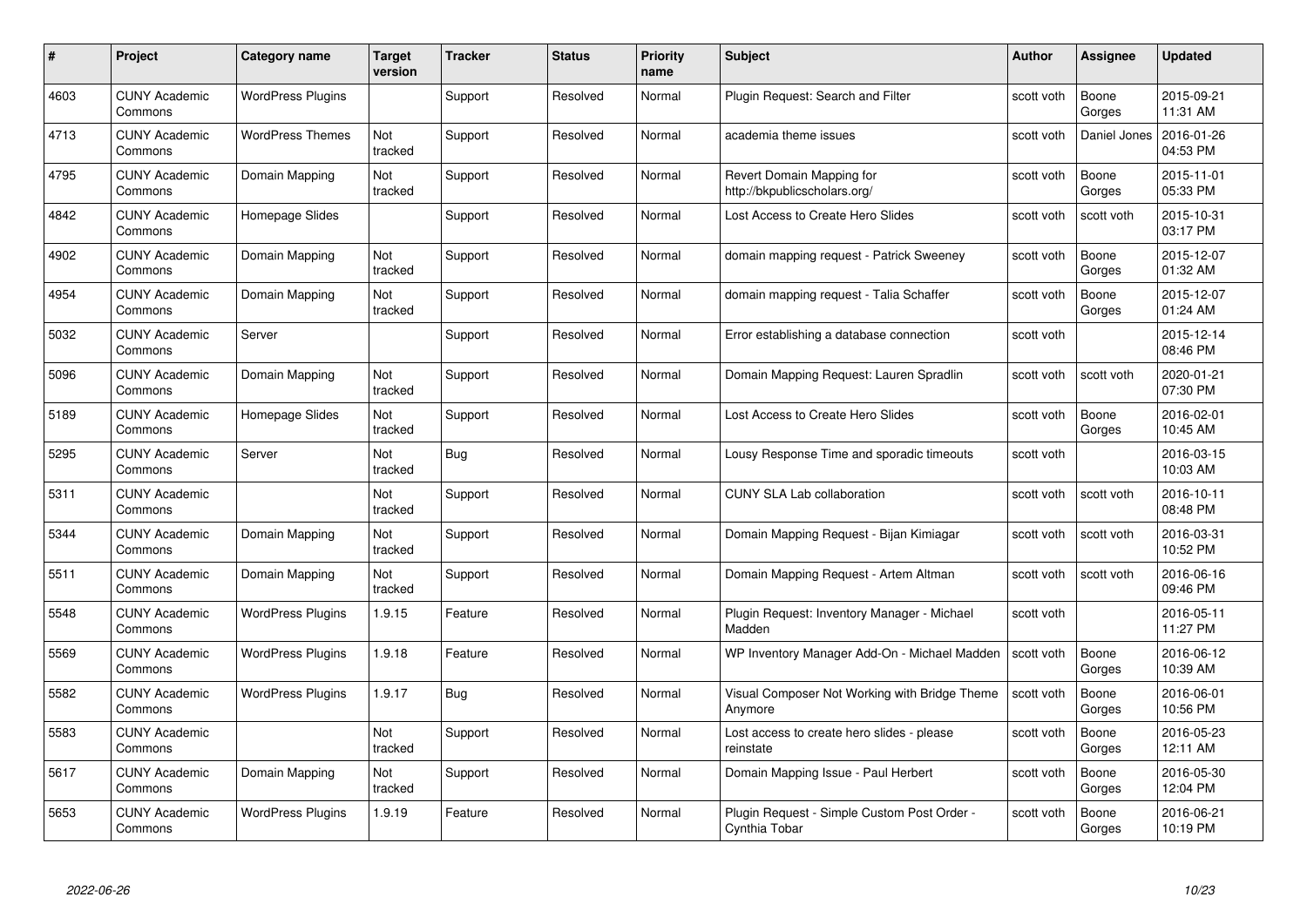| #    | Project                         | Category name                     | Target<br>version | <b>Tracker</b> | <b>Status</b> | <b>Priority</b><br>name | <b>Subject</b>                                                        | <b>Author</b> | <b>Assignee</b>       | <b>Updated</b>         |
|------|---------------------------------|-----------------------------------|-------------------|----------------|---------------|-------------------------|-----------------------------------------------------------------------|---------------|-----------------------|------------------------|
| 5829 | <b>CUNY Academic</b><br>Commons | Upgrades                          | Not<br>tracked    | Bug            | Resolved      | Normal                  | New Server - Creating a Group - Sometimes get<br>502 error            | scott voth    |                       | 2016-08-01<br>11:58 PM |
| 5830 | <b>CUNY Academic</b><br>Commons | <b>WordPress</b><br>(Permissions) | Not<br>tracked    | Bug            | Resolved      | Normal                  | Lost access to create hero slides - please<br>reinstate               | scott voth    | Boone<br>Gorges       | 2016-07-25<br>10:01 AM |
| 5846 | <b>CUNY Academic</b><br>Commons | Membership                        |                   | Support        | Resolved      | Normal                  | Add Undergraduate Member to the Commons                               | scott voth    | Matt Gold             | 2016-07-27<br>08:28 AM |
| 5885 | <b>CUNY Academic</b><br>Commons | <b>WordPress Plugins</b>          | 1.9.24            | Support        | Resolved      | Normal                  | Plugin Request - Knight Lab Timeline                                  | scott voth    | Boone<br>Gorges       | 2016-08-11<br>10:56 PM |
| 6000 | <b>CUNY Academic</b><br>Commons | <b>WordPress Plugins</b>          | 1.9.27            | Bug            | Resolved      | Normal                  | Unconfirmed Users Plugin is visible on all sites                      | scott voth    | Boone<br>Gorges       | 2016-09-11<br>09:10 PM |
| 6110 | <b>CUNY Academic</b><br>Commons | cuny.is                           |                   | Support        | Resolved      | Normal                  | cuny.is Request                                                       | scott voth    | Sarah<br>Morgano      | 2016-10-03<br>03:03 AM |
| 6111 | <b>CUNY Academic</b><br>Commons | Registration                      |                   | Support        | Resolved      | Normal                  | Manually Activate Member Account - Sunjum<br>Hussain                  | scott voth    |                       | 2016-10-11<br>08:21 PM |
| 6135 | <b>CUNY Academic</b><br>Commons | Domain Mapping                    | Not<br>tracked    | Support        | Resolved      | Normal                  | domain mapping - Patrick Sweeney                                      | scott voth    | Matt Gold             | 2016-10-12<br>11:41 AM |
| 6181 | <b>CUNY Academic</b><br>Commons | Membership                        |                   | Support        | Resolved      | Normal                  | Membership Request - Hunter Alum                                      | scott voth    | Matt Gold             | 2016-10-10<br>06:43 PM |
| 6184 | <b>CUNY Academic</b><br>Commons | commonsinabox.org                 | Not<br>tracked    | <b>Bug</b>     | Resolved      | Normal                  | CBOX Confirm User Registration plugin                                 | scott voth    | Raymond<br>Hoh        | 2018-09-12<br>01:50 PM |
| 6383 | <b>CUNY Academic</b><br>Commons | Domain Mapping                    | Not<br>tracked    | Support        | Resolved      | Normal                  | Domain Mapping request - Azriel Genack                                | scott voth    | Boone<br>Gorges       | 2016-10-21<br>03:48 PM |
| 6512 | <b>CUNY Academic</b><br>Commons | Homepage Slides                   | Not<br>tracked    | Support        | Resolved      | Normal                  | Lost permissions to Create Hero slides                                | scott voth    | scott voth            | 2016-10-27<br>11:00 PM |
| 6515 | <b>CUNY Academic</b><br>Commons | Homepage Slides                   |                   | <b>Bug</b>     | Resolved      | Normal                  | Gallery Posts (i.e. Hero slides) are Not Working                      | scott voth    | scott voth            | 2019-09-23<br>03:01 PM |
| 6536 | <b>CUNY Academic</b><br>Commons | <b>Email Notifications</b>        | 1.10              | Bug            | Resolved      | Normal                  | HTML not rendering (Sunday, 12:30 - 1:15PM) -<br>Commons 1.10 Testing | scott voth    | Raymond<br>Hoh        | 2016-11-07<br>10:49 AM |
| 6539 | <b>CUNY Academic</b><br>Commons | Events                            | 1.10              | Bug            | Resolved      | Normal                  | Event Room numbers don't seem to be persisted<br>Commons 1.10 testing | scott voth    | Boone<br>Gorges       | 2016-10-31<br>04:23 PM |
| 6542 | <b>CUNY Academic</b><br>Commons | Group Forums                      | 1.10              | <b>Bug</b>     | Resolved      | Normal                  | Embedded image's caption is not rendering -<br>Commons 1.10 testing   | scott voth    | Raymond<br><b>Hoh</b> | 2016-11-01<br>10:59 AM |
| 7343 | <b>CUNY Academic</b><br>Commons | commonsinabox.org                 | Not<br>tracked    | Bug            | Resolved      | Normal                  | commonsinabox.org - unable to access backend                          | scott voth    |                       | 2017-01-06<br>11:58 AM |
| 7625 | <b>CUNY Academic</b><br>Commons | Registration                      | Not<br>tracked    | <b>Bug</b>     | Resolved      | Normal                  | User unable to register - gets "Forbidden"<br>message                 | scott voth    |                       | 2017-11-15<br>01:44 PM |
| 7738 | CUNY Academic<br>Commons        | <b>WordPress Plugins</b>          | 1.10.12           | Feature        | Resolved      | Normal                  | <b>Image Attribution Tagger</b>                                       | scott voth    |                       | 2017-03-02<br>02:22 PM |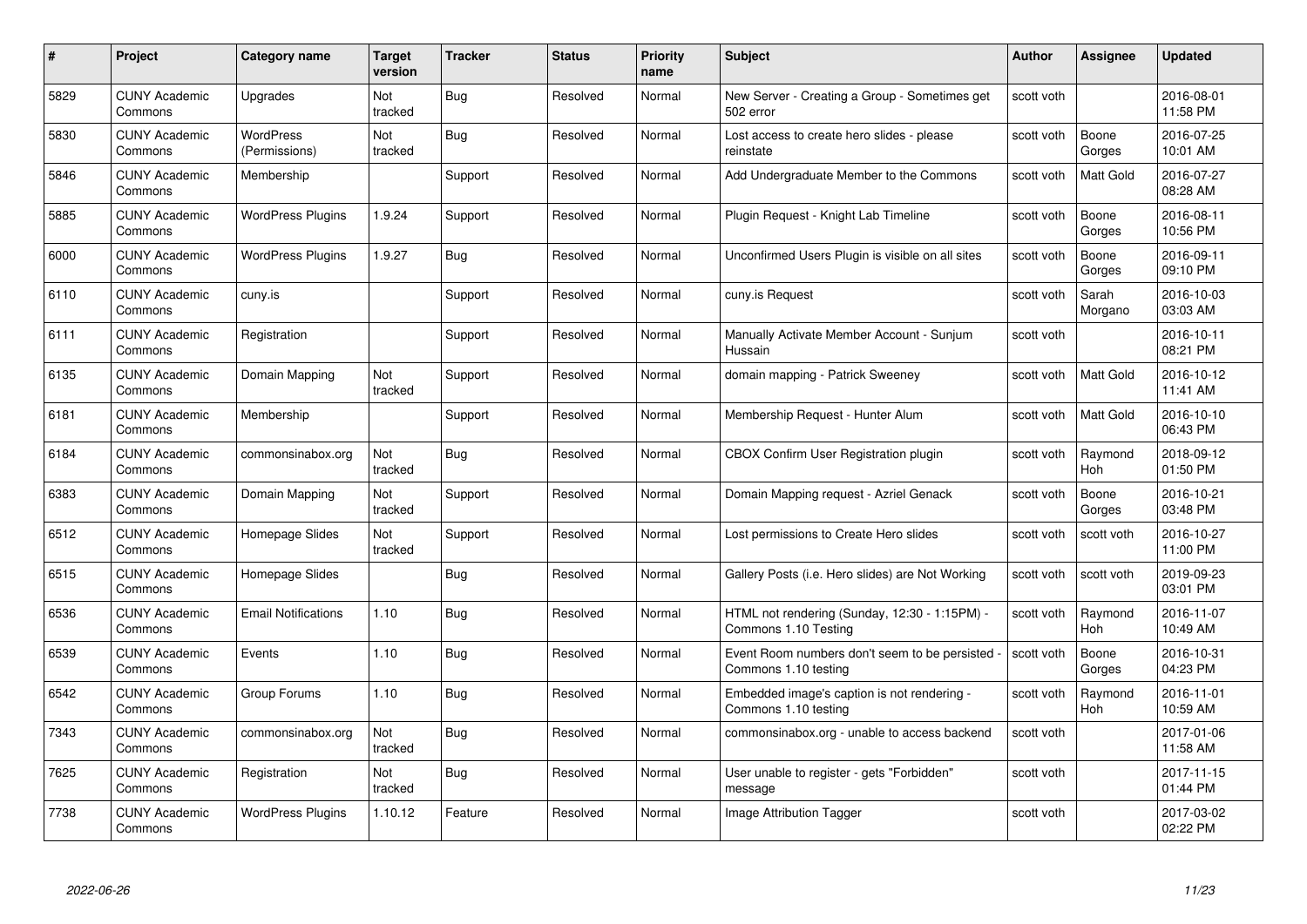| #    | Project                         | Category name            | Target<br>version | <b>Tracker</b> | <b>Status</b> | <b>Priority</b><br>name | <b>Subject</b>                                                            | Author     | Assignee        | <b>Updated</b>         |
|------|---------------------------------|--------------------------|-------------------|----------------|---------------|-------------------------|---------------------------------------------------------------------------|------------|-----------------|------------------------|
| 7810 | <b>CUNY Academic</b><br>Commons | <b>WordPress Themes</b>  | 1.10.15           | Support        | Resolved      | Normal                  | Brunelleschi theme deprecation                                            | scott voth |                 | 2017-03-27<br>10:38 AM |
| 7870 | <b>CUNY Academic</b><br>Commons | <b>WordPress Plugins</b> | 1.10.15           | Feature        | Resolved      | Normal                  | Plugin request: Smush It                                                  | scott voth | Boone<br>Gorges | 2017-03-31<br>10:28 AM |
| 7954 | <b>CUNY Academic</b><br>Commons | WordPress (misc)         | Not<br>tracked    | Support        | Resolved      | Normal                  | Public site not showing up in "Sites"                                     | scott voth | Boone<br>Gorges | 2017-11-15<br>11:01 AM |
| 8149 | <b>CUNY Academic</b><br>Commons | <b>WordPress Plugins</b> | 1.11              | Support        | Resolved      | Normal                  | Plugin Request - YouTube                                                  | scott voth | Boone<br>Gorges | 2017-05-15<br>09:54 AM |
| 8153 | <b>CUNY Academic</b><br>Commons | Homepage Slides          |                   | Bug            | Resolved      | Normal                  | <b>Hero Slide Permissions</b>                                             | scott voth | Boone<br>Gorges | 2017-05-17<br>08:29 PM |
| 8325 | <b>CUNY Academic</b><br>Commons | Server                   | Not<br>tracked    | Support        | Resolved      | Normal                  | intermittent server issues                                                | scott voth | Boone<br>Gorges | 2017-07-01<br>10:57 AM |
| 8427 | <b>CUNY Academic</b><br>Commons | <b>WordPress Themes</b>  | 1.11.8            | Support        | Resolved      | Normal                  | child theme request for Short Docs                                        | scott voth | Boone<br>Gorges | 2017-08-01<br>10:13 PM |
| 8454 | <b>CUNY Academic</b><br>Commons | <b>WordPress Plugins</b> | 1.11.9            | Support        | Resolved      | Normal                  | activate WP Bakery Visual Composer plugin for<br>child theme              | scott voth | Boone<br>Gorges | 2017-08-10<br>02:09 PM |
| 8475 | <b>CUNY Academic</b><br>Commons | <b>WordPress Themes</b>  | 1.11.9            | Support        | Resolved      | Normal                  | fix typo in child theme                                                   | scott voth | Boone<br>Gorges | 2017-08-08<br>04:31 PM |
| 8589 | <b>CUNY Academic</b><br>Commons | Homepage Slides          | Not<br>tracked    | Support        | Resolved      | Normal                  | lost privileges to create hero slide                                      | scott voth | scott voth      | 2017-08-28<br>03:16 PM |
| 8624 | <b>CUNY Academic</b><br>Commons | Domain Mapping           | Not<br>tracked    | Support        | Resolved      | Normal                  | domain mapping request                                                    | scott voth | Boone<br>Gorges | 2017-10-05<br>12:50 PM |
| 8683 | <b>CUNY Academic</b><br>Commons | WordPress (misc)         | 1.11.12           | Support        | Resolved      | Normal                  | site banner getting overlaid by black WordPress<br>nav bar                | scott voth |                 | 2017-09-11<br>09:32 PM |
| 8706 | <b>CUNY Academic</b><br>Commons | <b>WordPress Plugins</b> | 1.11.13           | Support        | Resolved      | Normal                  | Plugin Request - Accordion Slider lite                                    | scott voth |                 | 2017-09-22<br>10:01 AM |
| 8859 | <b>CUNY Academic</b><br>Commons |                          | Not<br>tracked    | Support        | Resolved      | Normal                  | <b>Hero Slide Permissions</b>                                             | scott voth |                 | 2017-10-26<br>09:59 AM |
| 8876 | <b>CUNY Academic</b><br>Commons | cuny.is                  | 1.12.1            | Bug            | Resolved      | Normal                  | Groups cannot select cuny.is URL that matches<br>their group slug exactly | scott voth | Boone<br>Gorges | 2017-11-01<br>03:06 PM |
| 9053 | <b>CUNY Academic</b><br>Commons | <b>WordPress Plugins</b> | 1.12.6            | Support        | Resolved      | Normal                  | WPBakery Visual Composer plugin Not Working                               | scott voth |                 | 2018-01-09<br>07:50 PM |
| 9217 | <b>CUNY Academic</b><br>Commons | <b>WordPress Plugins</b> | 1.12.9            | Support        | Resolved      | Normal                  | Plugin Request - Text to Speech Widget                                    | scott voth |                 | 2018-02-27<br>11:05 AM |
| 9221 | <b>CUNY Academic</b><br>Commons | <b>WordPress Plugins</b> | 1.16.6            | Support        | Resolved      | Normal                  | Plugin Request - Quiz and Survey Master                                   | scott voth |                 | 2020-02-25<br>10:55 AM |
| 9370 | CUNY Academic<br>Commons        | <b>WordPress Plugins</b> | 1.12.11           | Support        | Resolved      | Normal                  | Text to Speech plugin                                                     | scott voth | Boone<br>Gorges | 2018-03-27<br>12:47 PM |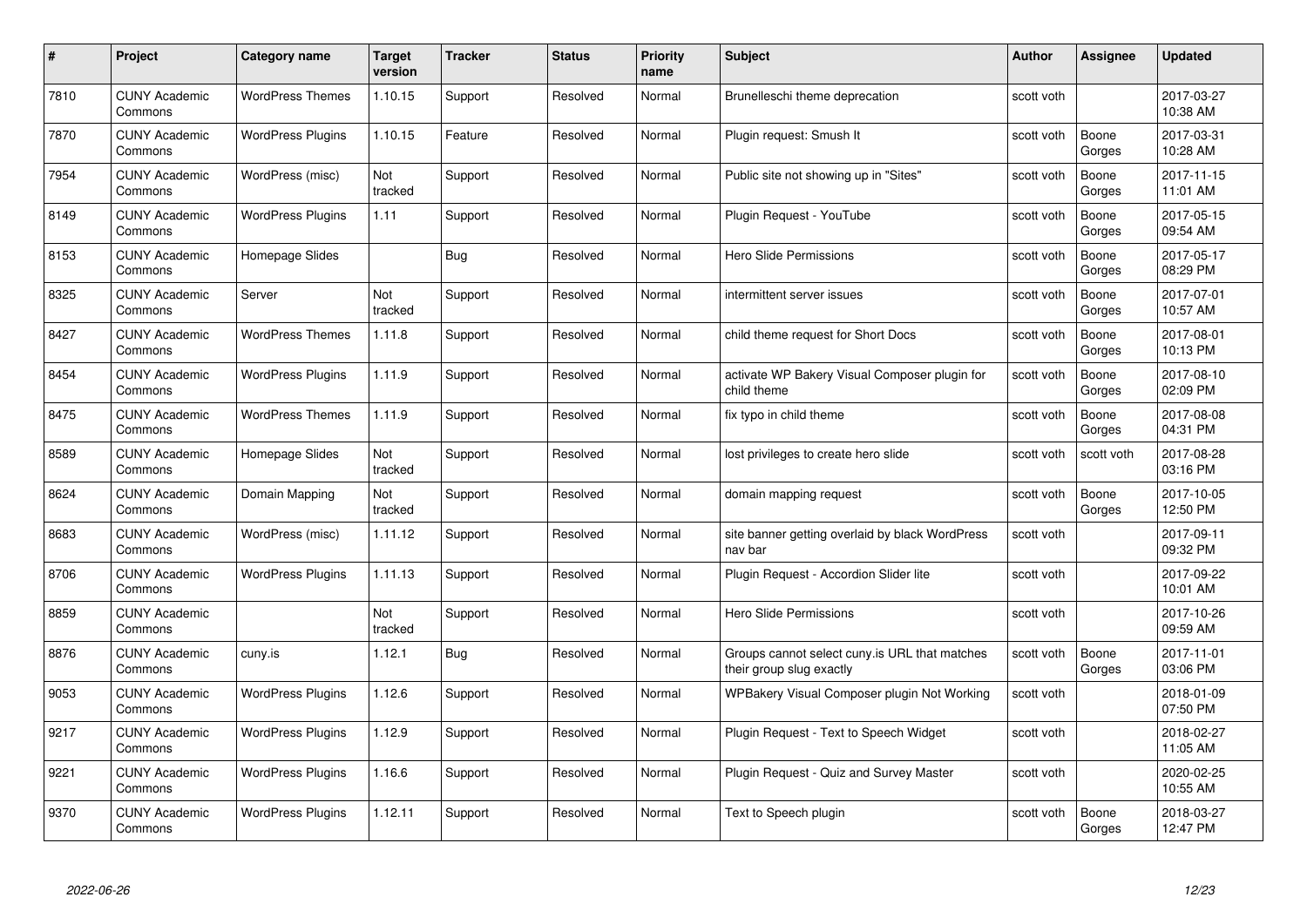| #     | Project                         | <b>Category name</b>       | Target<br>version | <b>Tracker</b> | <b>Status</b> | <b>Priority</b><br>name | <b>Subject</b>                                                                          | <b>Author</b> | <b>Assignee</b>       | <b>Updated</b>         |
|-------|---------------------------------|----------------------------|-------------------|----------------|---------------|-------------------------|-----------------------------------------------------------------------------------------|---------------|-----------------------|------------------------|
| 9538  | <b>CUNY Academic</b><br>Commons | Analytics                  | Not<br>tracked    | Support        | Resolved      | Normal                  | collecting Google Analytics for mapped Domains                                          | scott voth    | Boone<br>Gorges       | 2018-04-27<br>09:23 AM |
| 9572  | <b>CUNY Academic</b><br>Commons | <b>WordPress Plugins</b>   | 1.12.13           | Support        | Resolved      | Normal                  | WordPress Plugin Request - Compact WP Audio<br>Player                                   | scott voth    | Boone<br>Gorges       | 2018-04-24<br>10:10 AM |
| 9675  | <b>CUNY Academic</b><br>Commons | WordPress (misc)           |                   | Support        | Resolved      | Normal                  | Upload html file to new labor forum site                                                | scott voth    |                       | 2018-04-30<br>09:15 PM |
| 9685  | <b>CUNY Academic</b><br>Commons | <b>WordPress Plugins</b>   | 1.13.1            | Support        | Resolved      | Normal                  | Plugin Request - Popup-Maker                                                            | scott voth    |                       | 2018-05-08<br>10:52 AM |
| 9707  | <b>CUNY Academic</b><br>Commons | commonsinabox.org          |                   | Support        | Resolved      | Normal                  | CommonsinaBox.org DEV admin not responding                                              | scott voth    |                       | 2018-05-07<br>10:38 AM |
| 9745  | <b>CUNY Academic</b><br>Commons | Commons In A Box           | Not<br>tracked    | Support        | Resolved      | Normal                  | Commons in a Box - Query monitor                                                        | scott voth    |                       | 2018-05-09<br>01:24 PM |
| 9750  | <b>CUNY Academic</b><br>Commons | Analytics                  | Not<br>tracked    | Support        | Resolved      | Normal                  | MESTC - arabstages.org - google analytics have<br>stopped working after last release    | scott voth    | scott voth            | 2018-05-11<br>09:34 AM |
| 9794  | <b>CUNY Academic</b><br>Commons | Domain Mapping             | Not<br>tracked    | Support        | Resolved      | Normal                  | domain Mapping request - Joseph Reynolds Van<br>Der Naald                               | scott voth    | Boone<br>Gorges       | 2018-05-22<br>01:54 PM |
| 9837  | CUNY Academic<br>Commons        | Homepage Slides            | Not<br>tracked    | Support        | Resolved      | Normal                  | Lost access to create hero slides                                                       | scott voth    | scott voth            | 2018-05-25<br>10:57 AM |
| 9878  | <b>CUNY Academic</b><br>Commons | <b>WordPress Plugins</b>   | 1.13.3            | Support        | Resolved      | Normal                  | Popup Maker plugin problems                                                             | scott voth    | Raymond<br>Hoh        | 2018-06-06<br>10:44 AM |
| 9959  | CUNY Academic<br>Commons        | <b>WordPress Plugins</b>   |                   | <b>Bug</b>     | Resolved      | Normal                  | Carto Map embed issue                                                                   | scott voth    |                       | 2018-06-22<br>07:00 PM |
| 10000 | <b>CUNY Academic</b><br>Commons | Performance                | Not<br>tracked    | Bug            | Resolved      | Normal                  | Pages display correctly but cannot edit them                                            | scott voth    | Boone<br>Gorges       | 2018-07-13<br>12:31 PM |
| 10051 | <b>CUNY Academic</b><br>Commons | <b>Email Notifications</b> | 1.13.8            | <b>Bug</b>     | Resolved      | Normal                  | Tweets and email notifications are not being<br>generated from posts on OpenAtCUNY site | scott voth    | Raymond<br><b>Hoh</b> | 2018-08-28<br>12:08 PM |
| 10071 | <b>CUNY Academic</b><br>Commons | WordPress (misc)           | Not<br>tracked    | Bug            | Resolved      | Normal                  | News Site not displaying                                                                | scott voth    |                       | 2018-07-30<br>01:19 PM |
| 10086 | <b>CUNY Academic</b><br>Commons | <b>WordPress Plugins</b>   | 1.13.7            | Support        | Resolved      | Normal                  | plugin request - Custom Facebook Feed                                                   | scott voth    |                       | 2018-08-06<br>01:29 PM |
| 10104 | <b>CUNY Academic</b><br>Commons | <b>WordPress Plugins</b>   | 1.13.8            | Support        | Resolved      | Normal                  | Plugin request - Advanced Custom Fields PRO                                             | scott voth    | Fred Meyer            | 2018-08-29<br>05:39 PM |
| 10105 | <b>CUNY Academic</b><br>Commons | <b>WordPress Plugins</b>   | 1.13.7            | Support        | Resolved      | Normal                  | Plugin request: Custom Post Type Widget                                                 | scott voth    |                       | 2018-08-06<br>01:35 PM |
| 10106 | <b>CUNY Academic</b><br>Commons | <b>WordPress Plugins</b>   | 1.13.7            | Support        | Resolved      | Normal                  | Plugin reguest - Better Font Awesome                                                    | scott voth    |                       | 2018-08-06<br>01:38 PM |
| 10107 | <b>CUNY Academic</b><br>Commons | <b>WordPress Plugins</b>   | 1.13.8            | Support        | Resolved      | Normal                  | Plugin request - WP Featherlight                                                        | scott voth    | <b>Fred Meyer</b>     | 2018-08-29<br>05:39 PM |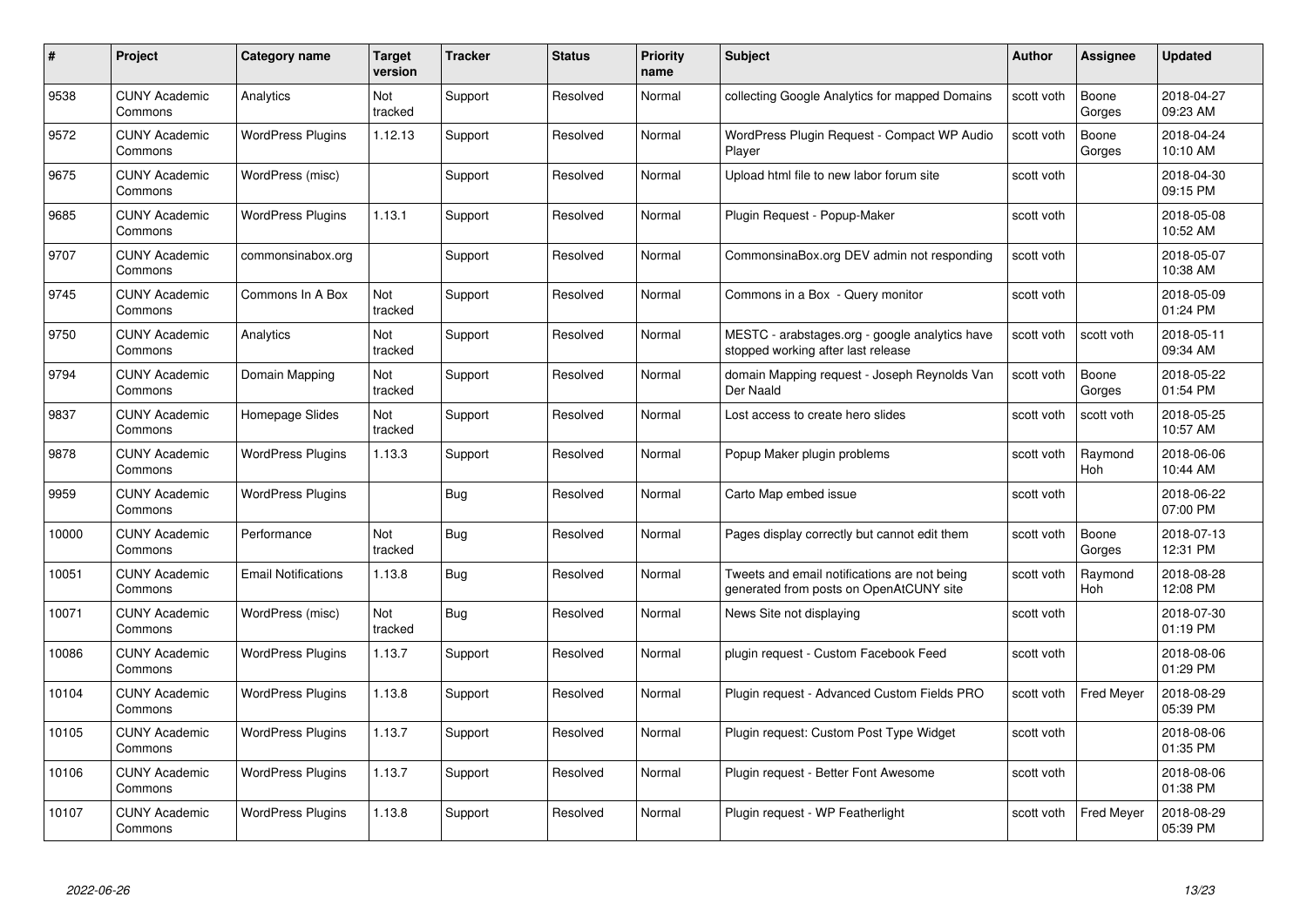| #     | Project                         | <b>Category name</b>      | Target<br>version | <b>Tracker</b> | <b>Status</b> | <b>Priority</b><br>name | <b>Subject</b>                                                              | <b>Author</b> | <b>Assignee</b>       | <b>Updated</b>         |
|-------|---------------------------------|---------------------------|-------------------|----------------|---------------|-------------------------|-----------------------------------------------------------------------------|---------------|-----------------------|------------------------|
| 10111 | <b>CUNY Academic</b><br>Commons | <b>WordPress Plugins</b>  | 1.13.7            | Support        | Resolved      | Normal                  | Plugin request - Glossary                                                   | scott voth    |                       | 2018-08-06<br>01:44 PM |
| 10112 | <b>CUNY Academic</b><br>Commons | <b>WordPress Plugins</b>  | 1.13.7            | Support        | Resolved      | Normal                  | plugin request - Elementor                                                  | scott voth    |                       | 2018-08-06<br>01:45 PM |
| 10170 | <b>CUNY Academic</b><br>Commons | Non-CUNY sign up<br>codes | Not<br>tracked    | Support        | Resolved      | Normal                  | Non CUNY Membership request                                                 | scott voth    | <b>Matt Gold</b>      | 2018-08-17<br>02:28 PM |
| 10171 | <b>CUNY Academic</b><br>Commons | WordPress (misc)          | Not<br>tracked    | Support        | Resolved      | Normal                  | <b>Migration Question</b>                                                   | scott voth    |                       | 2018-09-12<br>01:48 PM |
| 10173 | <b>CUNY Academic</b><br>Commons | <b>WordPress Plugins</b>  | 1.13.8            | Support        | Resolved      | Normal                  | Plugin Reguest - MapMaker Enhanced Google<br>Maps                           | scott voth    |                       | 2018-08-23<br>08:07 AM |
| 10180 | <b>CUNY Academic</b><br>Commons | Domain Mapping            | 1.13.8            | Support        | Resolved      | Normal                  | domain mapping request - Kelle Cruz                                         | scott voth    | <b>Matt Gold</b>      | 2018-08-29<br>03:23 PM |
| 10225 | <b>CUNY Academic</b><br>Commons | <b>BuddyPress Docs</b>    | 1.13.8            | Bug            | Resolved      | Normal                  | BuddyPress doc disappeared after being created<br>by Maura Smale            | scott voth    | Boone<br>Gorges       | 2018-08-27<br>09:00 AM |
| 10344 | <b>CUNY Academic</b><br>Commons | <b>WordPress Plugins</b>  | 1.13.10           | Support        | Resolved      | Normal                  | Twitter Plugins that are outdated                                           | scott voth    |                       | 2018-09-25<br>10:50 AM |
| 10345 | <b>CUNY Academic</b><br>Commons | <b>WordPress Plugins</b>  | 1.13.10           | Support        | Resolved      | Normal                  | Remove "Sociable" Plugin                                                    | scott voth    |                       | 2018-09-25<br>10:54 AM |
| 10348 | <b>CUNY Academic</b><br>Commons | <b>WordPress Plugins</b>  | 1.13.10           | Support        | Resolved      | Normal                  | <b>Remove Outdated Plugins</b>                                              | scott voth    |                       | 2018-09-25<br>11:00 AM |
| 10529 | <b>CUNY Academic</b><br>Commons | <b>WordPress Plugins</b>  | 1.13.12           | Support        | Resolved      | Normal                  | Plugin Request -<br>https://wordpress.org/plugins/sign-up-sheets/           | scott voth    |                       | 2018-10-23<br>11:36 AM |
| 10792 | <b>CUNY Academic</b><br>Commons | <b>WordPress Plugins</b>  | 1.14.2            | Support        | Resolved      | Normal                  | sexgenlabs site - Elementor + Glossary + creative<br>commons license widget | scott voth    | Raymond<br><b>Hoh</b> | 2018-12-11<br>11:14 AM |
| 10796 | <b>CUNY Academic</b><br>Commons | Domain Mapping            | Not<br>tracked    | Support        | Resolved      | Normal                  | domain mapping request - BMCC OER                                           | scott voth    | Matt Gold             | 2018-12-06<br>07:47 PM |
| 10858 | <b>CUNY Academic</b><br>Commons |                           | 1.14.3            | Support        | Resolved      | Normal                  | deprecate WP Post to PDF plugin                                             | scott voth    |                       | 2018-12-26<br>10:33 AM |
| 10860 | <b>CUNY Academic</b><br>Commons | Domain Mapping            | Not<br>tracked    | Support        | Resolved      | Normal                  | domain mapping for Leah Feder                                               | scott voth    | Matt Gold             | 2019-01-10<br>01:37 PM |
| 11036 | <b>CUNY Academic</b><br>Commons | <b>WordPress Plugins</b>  | 1.14.6            | Feature        | Resolved      | Normal                  | Voicethread embed support                                                   | scott voth    | Raymond<br><b>Hoh</b> | 2019-02-12<br>11:28 AM |
| 11037 | <b>CUNY Academic</b><br>Commons | <b>WordPress Plugins</b>  | 1.14.6            | Feature        | Resolved      | Normal                  | Padlet embeds                                                               | scott voth    | Raymond<br><b>Hoh</b> | 2019-02-12<br>11:28 AM |
| 11038 | <b>CUNY Academic</b><br>Commons | <b>WordPress Plugins</b>  | 1.14.6            | Feature        | Resolved      | Normal                  | Sutori question                                                             | scott voth    | Raymond<br>Hoh        | 2019-02-12<br>11:28 AM |
| 11135 | <b>CUNY Academic</b><br>Commons | WordPress (misc)          | 1.14.7            | Support        | Resolved      | Normal                  | Add Handler for Piktochart                                                  | scott voth    | Raymond<br>Hoh        | 2019-02-26<br>02:04 PM |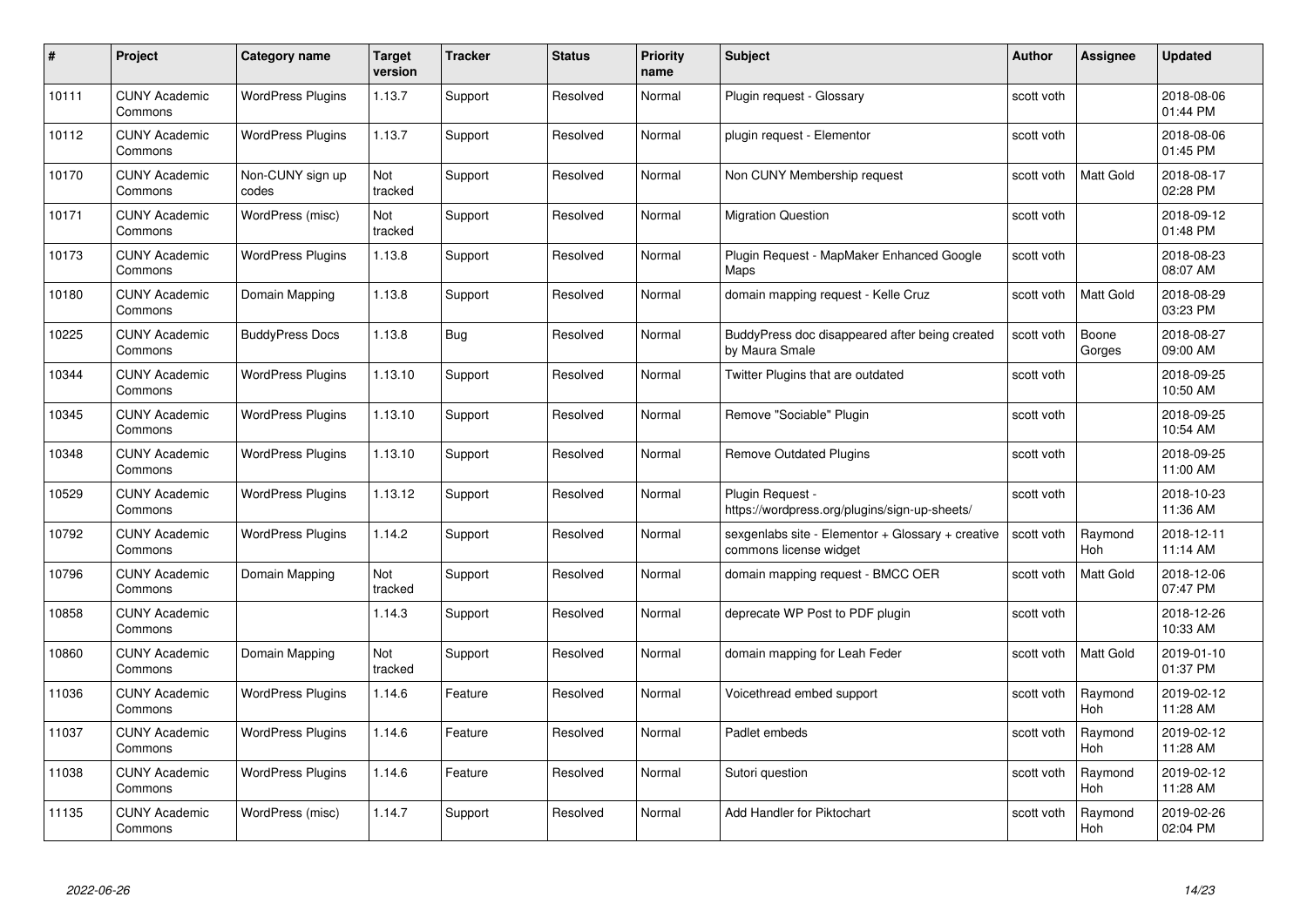| #     | Project                         | <b>Category name</b>           | Target<br>version | <b>Tracker</b> | <b>Status</b> | <b>Priority</b><br>name | <b>Subject</b>                                                     | <b>Author</b> | <b>Assignee</b>       | <b>Updated</b>         |
|-------|---------------------------------|--------------------------------|-------------------|----------------|---------------|-------------------------|--------------------------------------------------------------------|---------------|-----------------------|------------------------|
| 11173 | <b>CUNY Academic</b><br>Commons | Documentation                  |                   | Support        | Resolved      | Normal                  | <b>Accessibility Checker</b>                                       | scott voth    | Boone<br>Gorges       | 2019-02-26<br>11:00 PM |
| 11175 | <b>CUNY Academic</b><br>Commons | <b>WordPress Plugins</b>       | Not<br>tracked    | Support        | Resolved      | Normal                  | unsubscribe action not working with Tribulant<br>newsletter plugin | scott voth    |                       | 2019-02-28<br>04:40 PM |
| 11190 | <b>CUNY Academic</b><br>Commons | Domain Mapping                 |                   | Support        | Resolved      | Normal                  | Domain Mapping Request - Kate Culkin                               | scott voth    | Boone<br>Gorges       | 2019-03-16<br>10:01 AM |
| 11276 | <b>CUNY Academic</b><br>Commons | <b>WordPress Plugins</b>       |                   | Support        | Resolved      | Normal                  | unable to embed PDF with PDF Embedder                              | scott voth    |                       | 2019-05-14<br>05:03 PM |
| 11298 | CUNY Academic<br>Commons        | Courses                        | 1.16              | Feature        | Resolved      | Normal                  | Explore Ways to Make the "Courses" tab More<br>Interesting         | scott voth    | Boone<br>Gorges       | 2019-12-04<br>10:51 AM |
| 11346 | <b>CUNY Academic</b><br>Commons | Accessibility                  | 1.14.11           | Support        | Resolved      | Normal                  | Accessibility issues on Help page                                  | scott voth    |                       | 2019-04-23<br>11:38 AM |
| 11495 | <b>CUNY Academic</b><br>Commons | Documentation                  | Not<br>tracked    | Documentation  | Resolved      | Normal                  | New Member Intro Page                                              | scott voth    | scott voth            | 2020-05-14<br>01:12 PM |
| 11500 | <b>CUNY Academic</b><br>Commons | Onboarding                     | 1.15.4            | Support        | Resolved      | Normal                  | Fix Outdated content and links on intro page                       | scott voth    | Raymond<br><b>Hoh</b> | 2019-06-25<br>04:22 PM |
| 11506 | <b>CUNY Academic</b><br>Commons | Homepage Slides                | 1.15.5            | <b>Bug</b>     | Resolved      | Normal                  | Home Page Slideshow - blank slide                                  | scott voth    | Raymond<br>Hoh        | 2019-07-09<br>02:33 PM |
| 11524 | <b>CUNY Academic</b><br>Commons | <b>WordPress Themes</b>        | Not<br>tracked    | Support        | Resolved      | Normal                  | theme purchase rights                                              | scott voth    |                       | 2019-06-06<br>01:43 PM |
| 11529 | CUNY Academic<br>Commons        | Twitter page                   | 1.15.3            | Bug            | Resolved      | Normal                  | Twitter sub-menu option showing a lot of blank<br>results          | scott voth    | Boone<br>Gorges       | 2019-06-10<br>01:04 PM |
| 11530 | <b>CUNY Academic</b><br>Commons | Home Page                      | Not<br>tracked    | <b>Bug</b>     | Resolved      | Normal                  | News Tab on homepage                                               | scott voth    |                       | 2019-06-10<br>02:04 PM |
| 11590 | <b>CUNY Academic</b><br>Commons | <b>WordPress Plugins</b>       | 1.15.4            | Support        | Resolved      | Normal                  | deprecate The The Tabs and Accordion plugin                        | scott voth    |                       | 2019-06-25<br>04:22 PM |
| 11591 | <b>CUNY Academic</b><br>Commons | Internal Tools and<br>Workflow | Not<br>tracked    | Support        | Resolved      | Normal                  | Get Licence for Camtasia                                           | scott voth    | Matt Gold             | 2019-07-16<br>11:27 AM |
| 11629 | <b>CUNY Academic</b><br>Commons | Domain Mapping                 | Not<br>tracked    | Support        | Resolved      | Normal                  | domain mapping request                                             | scott voth    | Raymond<br>Hoh        | 2019-07-17<br>10:22 AM |
| 11632 | <b>CUNY Academic</b><br>Commons | Domain Mapping                 | Not<br>tracked    | Support        | Resolved      | Normal                  | domain mapping request mckinniburg.com                             | scott voth    | Raymond<br><b>Hoh</b> | 2019-07-17<br>10:22 AM |
| 11671 | <b>CUNY Academic</b><br>Commons | Information<br>Architecture    |                   | Design/UX      | Resolved      | Normal                  | Commons Home Page Access                                           | scott voth    | Chris Stein           | 2019-07-30<br>04:39 PM |
| 11745 | <b>CUNY Academic</b><br>Commons | <b>WordPress Themes</b>        | Not<br>tracked    | Support        | Resolved      | Normal                  | Make ColorMag theme available for literary bronx<br>site           | scott voth    |                       | 2019-08-14<br>03:36 PM |
| 11754 | CUNY Academic<br>Commons        | <b>Group Files</b>             | Not<br>tracked    | Support        | Resolved      | Normal                  | Group file folder delete                                           | scott voth    | Boone<br>Gorges       | 2019-08-15<br>05:10 PM |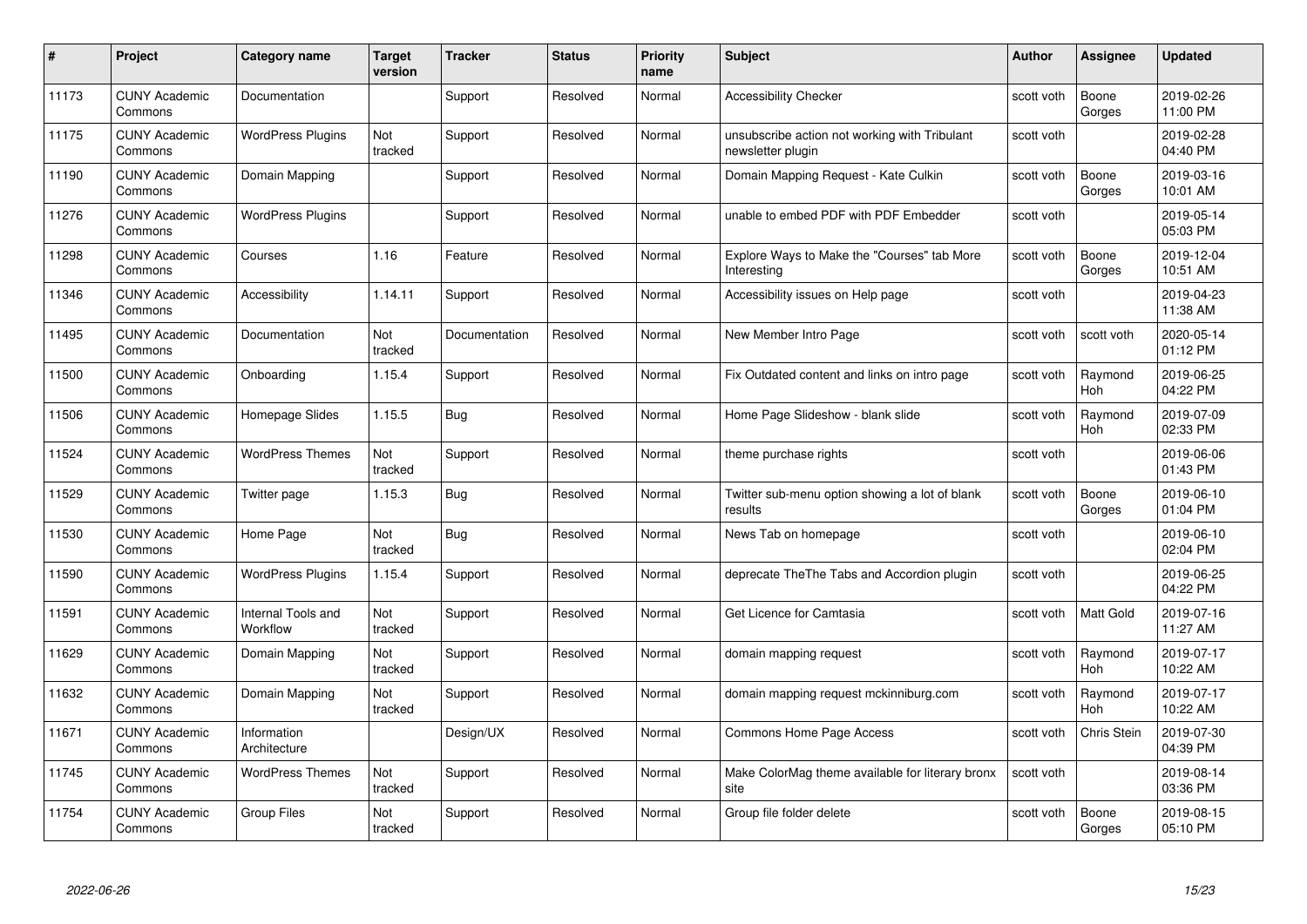| #     | Project                         | <b>Category name</b>     | Target<br>version | <b>Tracker</b> | <b>Status</b> | <b>Priority</b><br>name | <b>Subject</b>                                                     | <b>Author</b> | <b>Assignee</b>  | <b>Updated</b>         |
|-------|---------------------------------|--------------------------|-------------------|----------------|---------------|-------------------------|--------------------------------------------------------------------|---------------|------------------|------------------------|
| 11764 | <b>CUNY Academic</b><br>Commons | Domain Mapping           | Not<br>tracked    | Support        | Resolved      | Normal                  | Domain Mapping request for literarybronx.com                       | scott voth    | Boone<br>Gorges  | 2019-08-21<br>05:28 PM |
| 11974 | <b>CUNY Academic</b><br>Commons | Documentation            |                   | Feature        | Resolved      | Normal                  | Help tracking down documentation on JetPack                        | scott voth    | scott voth       | 2019-10-12<br>01:08 PM |
| 11985 | <b>CUNY Academic</b><br>Commons | Onboarding               | 1.15.12           | Support        | Resolved      | Normal                  | Add "Take the Tour" link to Intro page                             | scott voth    | Raymond<br>Hoh   | 2019-10-22<br>11:54 AM |
| 12149 | <b>CUNY Academic</b><br>Commons | <b>WordPress Plugins</b> | 1.16.1            | Feature        | Resolved      | Normal                  | plugin request - Kadence-bloks                                     | scott voth    |                  | 2019-12-10<br>11:14 AM |
| 12236 | CUNY Academic<br>Commons        | Domain Mapping           | Not<br>tracked    | Support        | Resolved      | Normal                  | domain mapping request - johnbrenkman.com                          | scott voth    | <b>Matt Gold</b> | 2019-12-27<br>09:32 AM |
| 12246 | <b>CUNY Academic</b><br>Commons | Domain Mapping           | Not<br>tracked    | Support        | Resolved      | Normal                  | domain mapping - Sam Neylon                                        | scott voth    | Lihua Wang       | 2020-01-06<br>10:55 AM |
| 12252 | <b>CUNY Academic</b><br>Commons | <b>WordPress Plugins</b> | 1.16.3            | Support        | Resolved      | Normal                  | Pluginiln Request - Atomic Blocks                                  | scott voth    | Boone<br>Gorges  | 2020-01-14<br>10:44 AM |
| 12253 | <b>CUNY Academic</b><br>Commons | <b>WordPress Themes</b>  | 1.16.3            | Support        | Resolved      | Normal                  | Theme request - Atomic Block theme                                 | scott voth    |                  | 2020-01-14<br>02:07 PM |
| 12386 | <b>CUNY Academic</b><br>Commons | <b>WordPress Plugins</b> | 1.16.5            | <b>Bug</b>     | Resolved      | Normal                  | Help site throwing error when publishing pages                     | scott voth    | Boone<br>Gorges  | 2020-02-11<br>10:43 AM |
| 12407 | <b>CUNY Academic</b><br>Commons | Domain Mapping           | Not<br>tracked    | Support        | Resolved      | Normal                  | Domain Mapping - district15parproject.org                          | scott voth    | Lihua Wang       | 2020-02-14<br>10:38 AM |
| 12550 | CUNY Academic<br>Commons        | <b>WordPress Plugins</b> | 1.16.8            | Support        | Resolved      | Normal                  | Deprecate CommentPress Core?                                       | scott voth    | Boone<br>Gorges  | 2020-03-24<br>11:43 AM |
| 12671 | <b>CUNY Academic</b><br>Commons | <b>WordPress Plugins</b> | 1.16.10           | <b>Bug</b>     | Resolved      | Normal                  | Creative Commons License Not Available With<br><b>Block Editor</b> | scott voth    | Raymond<br>Hoh   | 2020-04-28<br>11:03 AM |
| 12773 | <b>CUNY Academic</b><br>Commons | <b>WordPress Themes</b>  | Not<br>tracked    | Support        | Resolved      | Normal                  | Deprecate Serif Lite theme                                         | scott voth    |                  | 2020-05-12<br>05:44 PM |
| 12796 | <b>CUNY Academic</b><br>Commons | <b>WordPress Plugins</b> |                   | Support        | Resolved      | Normal                  | Timeline JS                                                        | scott voth    |                  | 2020-06-03<br>04:10 PM |
| 12842 | <b>CUNY Academic</b><br>Commons | Homepage Slides          | Not<br>tracked    | Support        | Resolved      | Normal                  | Lost Permissions to add Hero Slides                                | scott voth    | scott voth       | 2020-05-21<br>01:11 PM |
| 12853 | <b>CUNY Academic</b><br>Commons | WordPress - Media        |                   | Bug            | Resolved      | Normal                  | Download All Media throws error                                    | scott voth    | Boone<br>Gorges  | 2020-05-29<br>09:26 AM |
| 12878 | <b>CUNY Academic</b><br>Commons | Domain Mapping           | Not<br>tracked    | Support        | Resolved      | Normal                  | Domain Mapping request - Lidia Hernandez Tapia                     | scott voth    | <b>Matt Gold</b> | 2020-06-05<br>12:58 PM |
| 12924 | <b>CUNY Academic</b><br>Commons | Domain Mapping           | Not<br>tracked    | Support        | Resolved      | Normal                  | Domain Mapping request - Sam Phillips                              | scott voth    | Boone<br>Gorges  | 2020-06-12<br>03:29 PM |
| 12953 | CUNY Academic<br>Commons        | <b>WordPress Themes</b>  | Not<br>tracked    | Bug            | Resolved      | Normal                  | Pagination Issue on Customizr theme                                | scott voth    |                  | 2020-07-14<br>11:53 AM |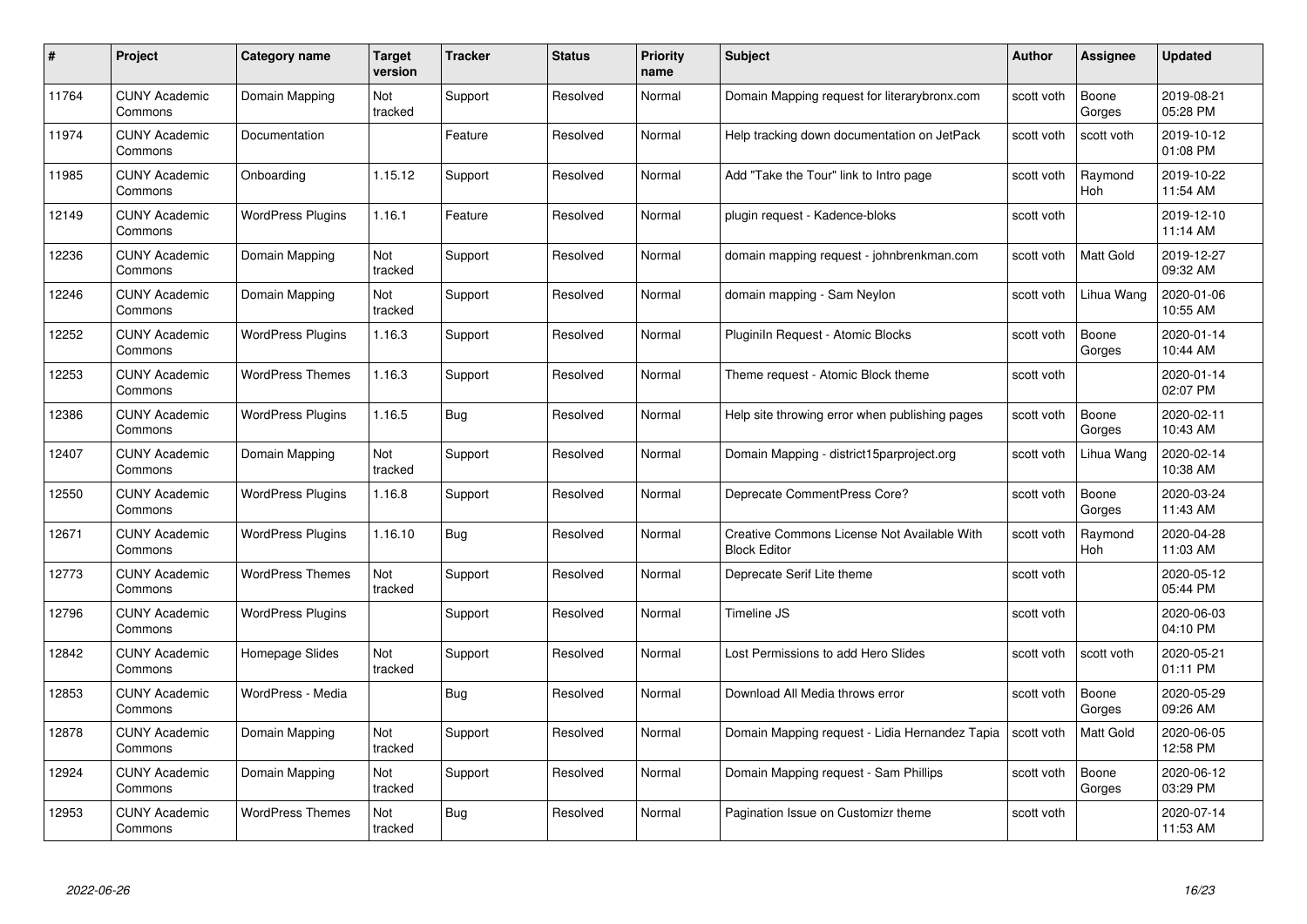| #     | Project                         | Category name                     | Target<br>version | <b>Tracker</b> | <b>Status</b> | <b>Priority</b><br>name | <b>Subject</b>                                                                    | <b>Author</b> | <b>Assignee</b>       | <b>Updated</b>         |
|-------|---------------------------------|-----------------------------------|-------------------|----------------|---------------|-------------------------|-----------------------------------------------------------------------------------|---------------|-----------------------|------------------------|
| 12955 | <b>CUNY Academic</b><br>Commons | WordPress (misc)                  | 1.16.14           | Support        | Resolved      | Normal                  | Leaflet JS maps                                                                   | scott voth    | Boone<br>Gorges       | 2020-06-23<br>10:53 AM |
| 12961 | <b>CUNY Academic</b><br>Commons | WordPress (misc)                  | 1.16.14           | Support        | Resolved      | Normal                  | Embed Loom.com resources                                                          | scott voth    | Boone<br>Gorges       | 2020-06-22<br>01:07 PM |
| 12962 | <b>CUNY Academic</b><br>Commons | WordPress (misc)                  | 1.16.14           | Support        | Resolved      | Normal                  | knowmia embed                                                                     | scott voth    | Boone<br>Gorges       | 2020-06-23<br>02:56 PM |
| 13004 | <b>CUNY Academic</b><br>Commons | Domain Mapping                    | Not<br>tracked    | Bug            | Resolved      | Normal                  | Domain Mapping request - Wole                                                     | scott voth    | Matt Gold             | 2020-07-07<br>12:02 PM |
| 13021 | <b>CUNY Academic</b><br>Commons | <b>BuddyPress Docs</b>            |                   | Support        | Resolved      | Normal                  | new group library question                                                        | scott voth    | Boone<br>Gorges       | 2020-07-07<br>02:55 PM |
| 13194 | <b>CUNY Academic</b><br>Commons | <b>WordPress Plugins</b>          | 1.17.2            | Feature        | Resolved      | Normal                  | Slider Revolution update                                                          | scott voth    | Boone<br>Gorges       | 2020-08-25<br>10:40 AM |
| 13256 | <b>CUNY Academic</b><br>Commons | <b>WordPress Themes</b>           | 1.17.3            | Support        | Resolved      | Normal                  | Bridge theme update                                                               | scott voth    | Boone<br>Gorges       | 2020-09-08<br>11:36 AM |
| 13312 | <b>CUNY Academic</b><br>Commons | <b>WordPress</b><br>(Permissions) | 1.18.8            | Support        | Resolved      | Normal                  | Site Header Issue Using Teaching Template                                         | scott voth    | Jeremy Felt           | 2021-04-13<br>11:21 AM |
| 13374 | <b>CUNY Academic</b><br>Commons | Domain Mapping                    |                   | Support        | Resolved      | Normal                  | domain mapping question                                                           | scott voth    |                       | 2020-10-01<br>01:10 PM |
| 13379 | <b>CUNY Academic</b><br>Commons | Domain Mapping                    | Not<br>tracked    | Support        | Resolved      | Normal                  | Commenting issue with Mapped Domain (Using<br>Jetpack)                            | scott voth    | Raymond<br>Hoh        | 2020-10-13<br>10:02 AM |
| 13407 | <b>CUNY Academic</b><br>Commons | Domain Mapping                    | Not<br>tracked    | Support        | Resolved      | Normal                  | Remove domain mapping for sexgenlab.org                                           | scott voth    |                       | 2020-09-30<br>11:35 AM |
| 13409 | <b>CUNY Academic</b><br>Commons | <b>WordPress Plugins</b>          | Not<br>tracked    | Support        | Resolved      | Normal                  | Jetpack Warnings                                                                  | scott voth    | Raymond<br><b>Hoh</b> | 2020-10-13<br>10:47 AM |
| 13410 | <b>CUNY Academic</b><br>Commons | Group Library                     | 1.17.5            | Support        | Resolved      | Normal                  | Group Library Add item with special characters in<br>title                        | scott voth    | Boone<br>Gorges       | 2020-10-01<br>12:40 PM |
| 13440 | <b>CUNY Academic</b><br>Commons | Domain Mapping                    | Not<br>tracked    | Support        | Resolved      | Normal                  | Domain mapping for morrisjustice.org                                              | scott voth    | Matt Gold             | 2020-10-13<br>02:54 PM |
| 13492 | <b>CUNY Academic</b><br>Commons | Shortcodes and<br>embeds          | 1.17.6            | Support        | Resolved      | Normal                  | customized handler for quizlet embeds                                             | scott voth    | Boone<br>Gorges       | 2020-10-27<br>11:00 AM |
| 13493 | <b>CUNY Academic</b><br>Commons | <b>Public Portfolio</b>           | 1.17.6            | <b>Bug</b>     | Resolved      | Normal                  | Member Profiles - Free Entry Widget Displays<br>URL encoded text                  | scott voth    | Boone<br>Gorges       | 2020-10-27<br>11:00 AM |
| 13494 | <b>CUNY Academic</b><br>Commons | <b>Public Portfolio</b>           | 1.17.6            | Bug            | Resolved      | Normal                  | Brief Descriptor and About You Profile Fields do<br>not display on mobile devices | scott voth    | Boone<br>Gorges       | 2020-10-27<br>11:00 AM |
| 13499 | <b>CUNY Academic</b><br>Commons | Groups (misc)                     | 1.17.7            | <b>Bug</b>     | Resolved      | Normal                  | Student repeatedly loses membership to private<br>class group                     | scott voth    | Raymond<br><b>Hoh</b> | 2020-11-10<br>10:31 AM |
| 13502 | <b>CUNY Academic</b><br>Commons | Analytics                         | 1.17.7            | Support        | Resolved      | Normal                  | <b>Google Analytics Questions</b>                                                 | scott voth    | Boone<br>Gorges       | 2020-11-10<br>10:31 AM |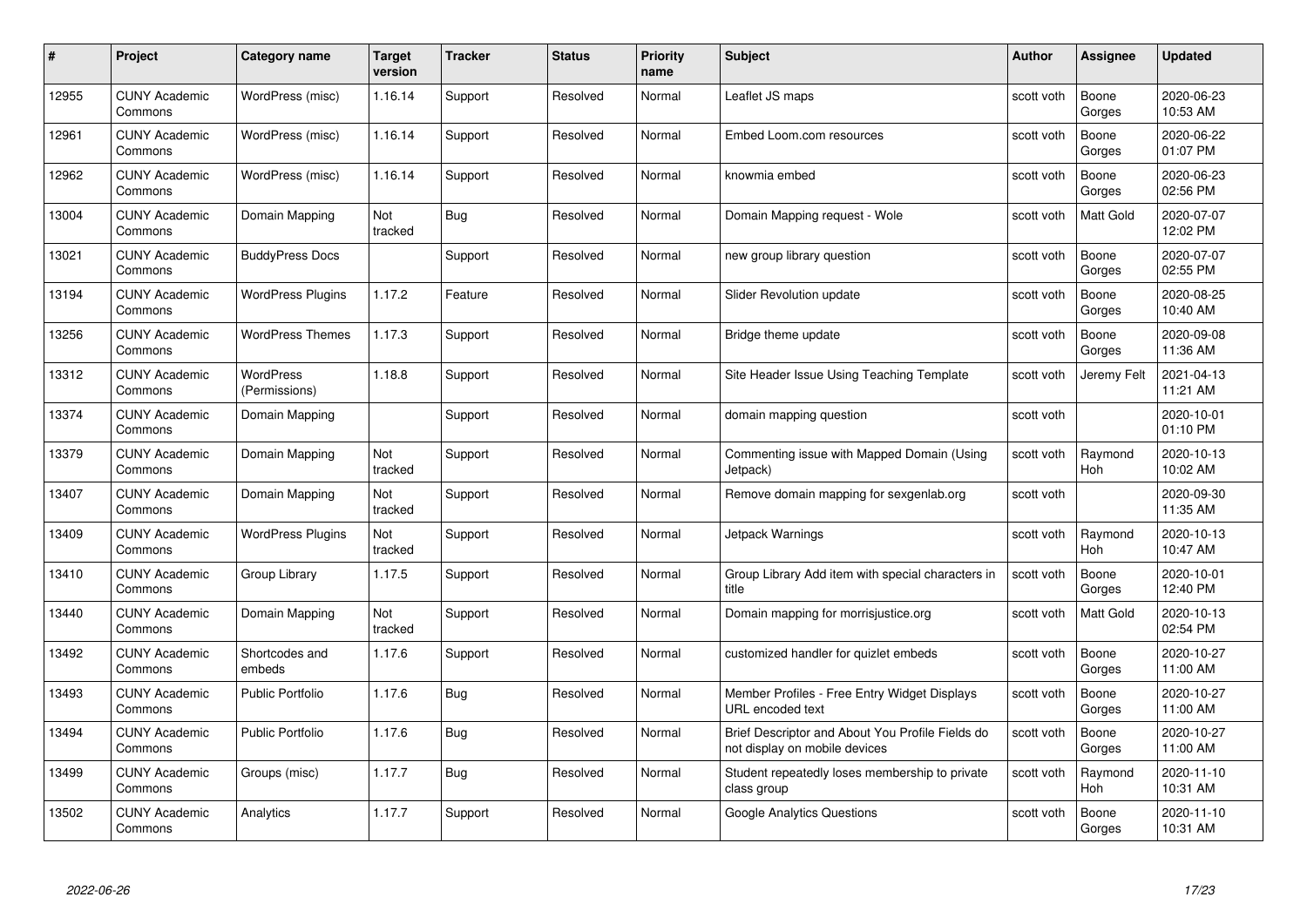| #     | Project                         | <b>Category name</b>     | Target<br>version | <b>Tracker</b> | <b>Status</b> | <b>Priority</b><br>name | <b>Subject</b>                                                                     | <b>Author</b> | <b>Assignee</b> | <b>Updated</b>         |
|-------|---------------------------------|--------------------------|-------------------|----------------|---------------|-------------------------|------------------------------------------------------------------------------------|---------------|-----------------|------------------------|
| 13511 | <b>CUNY Academic</b><br>Commons | Analytics                | 1.17.7            | Support        | Resolved      | Normal                  | Google Analytics 4 tagging                                                         | scott voth    | Boone<br>Gorges | 2020-11-10<br>10:31 AM |
| 13604 | <b>CUNY Academic</b><br>Commons | Public Portfolio         | 2.0.0             | Support        | Resolved      | Normal                  | Public Profile on Mobile Format                                                    | scott voth    | Boone<br>Gorges | 2022-05-26<br>11:36 AM |
| 13716 | <b>CUNY Academic</b><br>Commons | <b>WordPress Plugins</b> |                   | Support        | Resolved      | Normal                  | Events sidebar issue with segalcenter.org                                          | scott voth    |                 | 2020-12-21<br>10:55 AM |
| 13754 | <b>CUNY Academic</b><br>Commons | <b>WordPress Themes</b>  | Not<br>tracked    | Feature        | Resolved      | Normal                  | Update Commons WordPress Default Theme                                             | scott voth    |                 | 2021-01-11<br>10:51 AM |
| 13755 | <b>CUNY Academic</b><br>Commons | <b>WordPress Themes</b>  | Not<br>tracked    | Support        | Resolved      | Normal                  | Deprecate Twenty Ten and Twenty Eleven<br>themes                                   | scott voth    |                 | 2021-01-12<br>10:46 AM |
| 13865 | <b>CUNY Academic</b><br>Commons | <b>Commons Profile</b>   | 1.18.4            | Bug            | Resolved      | Normal                  | 'Digital Research Tools' profile nav item is cut off                               | scott voth    | Boone<br>Gorges | 2021-02-09<br>11:05 AM |
| 13924 | <b>CUNY Academic</b><br>Commons | Domain Mapping           | Not<br>tracked    | Support        | Resolved      | Normal                  | domain mapping - cunyhumanitiesalliance.org                                        | scott voth    | Boone<br>Gorges | 2021-02-02<br>05:39 PM |
| 13933 | <b>CUNY Academic</b><br>Commons | Group Library            | 1.18.4            | <b>Bug</b>     | Resolved      | Normal                  | Group Library Paging Issue                                                         | scott voth    | Boone<br>Gorges | 2021-02-09<br>11:05 AM |
| 13978 | <b>CUNY Academic</b><br>Commons | Accessibility            | 1.18.5            | Support        | Resolved      | Normal                  | WAVE tool throwing language missing or invalid                                     | scott voth    | Raymond<br>Hoh  | 2021-02-23<br>11:06 AM |
| 14250 | <b>CUNY Academic</b><br>Commons | Support                  | Not<br>tracked    | Support        | Resolved      | Normal                  | migrate new site to old url                                                        | scott voth    |                 | 2021-04-13<br>07:41 PM |
| 14437 | CUNY Academic<br>Commons        | Courses                  | 1.19.0            | Bug            | Resolved      | Normal                  | Deleted Sites Show Up On Courses Tab                                               | scott voth    | Boone<br>Gorges | 2022-01-04<br>12:04 PM |
| 14452 | <b>CUNY Academic</b><br>Commons | Domain Mapping           | Not<br>tracked    | Support        | Resolved      | Normal                  | domain mapping - hilarieashton.com                                                 | scott voth    | Boone<br>Gorges | 2021-05-17<br>10:46 AM |
| 14468 | <b>CUNY Academic</b><br>Commons | <b>WordPress Plugins</b> | 1.18.11           | Support        | Resolved      | Normal                  | deprecate ShareThis plugin / Add ShareThis<br><b>Share Buttons</b>                 | scott voth    | Boone<br>Gorges | 2021-05-25<br>11:04 AM |
| 14521 | <b>CUNY Academic</b><br>Commons | <b>WordPress Plugins</b> | 1.18.12           | <b>Bug</b>     | Resolved      | Normal                  | Registration step for "ShareThis Social Share<br>Buttons" plugin not working       | scott voth    | Boone<br>Gorges | 2021-06-08<br>11:50 AM |
| 14548 | <b>CUNY Academic</b><br>Commons | <b>WordPress Plugins</b> | 1.18.13           | Support        | Resolved      | Normal                  | Slider Revolution plugin update                                                    | scott voth    | Boone<br>Gorges | 2021-06-22<br>11:14 AM |
| 14694 | <b>CUNY Academic</b><br>Commons | Groups (misc)            | 1.18.16           | Bug            | Resolved      | Normal                  | Order by: Newly Created, Alphabetical, etc. Not<br>Working on Groups and Sites tab | scott voth    |                 | 2021-08-10<br>11:16 AM |
| 14697 | <b>CUNY Academic</b><br>Commons | Support                  | 1.18.16           | Support        | Resolved      | Normal                  | Neatline map embed                                                                 | scott voth    | Boone<br>Gorges | 2021-08-10<br>11:16 AM |
| 14817 | <b>CUNY Academic</b><br>Commons | Group Forums             | 1.18.20           | Feature        | Resolved      | Normal                  | Embed a Commons Group forum to a Site page                                         | scott voth    | Raymond<br>Hoh  | 2021-10-12<br>11:13 AM |
| 14847 | CUNY Academic<br>Commons        | <b>WordPress Plugins</b> |                   | Support        | Resolved      | Normal                  | JetPack Issue displaying simple images                                             | scott voth    |                 | 2021-10-10<br>12:40 PM |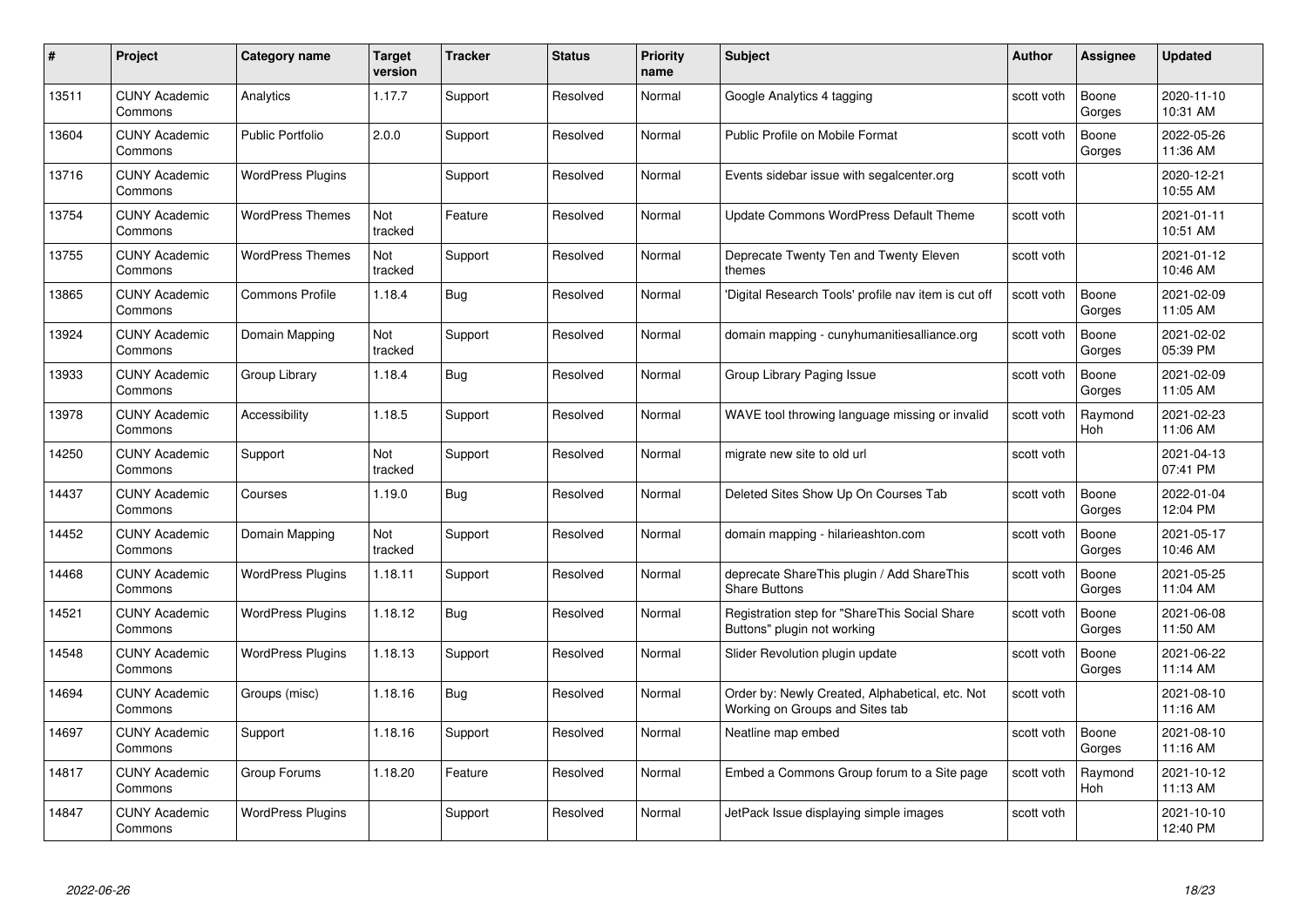|       | Project                         | <b>Category name</b>     | Target<br>version | <b>Tracker</b> | <b>Status</b> | <b>Priority</b><br>name | <b>Subject</b>                                                        | <b>Author</b> | <b>Assignee</b>       | <b>Updated</b>         |
|-------|---------------------------------|--------------------------|-------------------|----------------|---------------|-------------------------|-----------------------------------------------------------------------|---------------|-----------------------|------------------------|
| 15151 | <b>CUNY Academic</b><br>Commons | Design                   | 1.19.7            | Support        | Resolved      | Normal                  | Commons Main Navigation does not show which<br>tab you are on         | scott voth    | Sara<br>Cannon        | 2022-04-12<br>11:31 AM |
| 15152 | <b>CUNY Academic</b><br>Commons | <b>Commons Profile</b>   | 1.19.1            | Bug            | Resolved      | Normal                  | padding missing on Commons Profile                                    | scott voth    | Boone<br>Gorges       | 2022-01-11<br>04:41 PM |
| 15159 | <b>CUNY Academic</b><br>Commons | Home Page                | 1.19.1            | Bug            | Resolved      | Normal                  | My Sites - hyperlinks not working                                     | scott voth    | Boone<br>Gorges       | 2022-01-06<br>01:38 PM |
| 15160 | <b>CUNY Academic</b><br>Commons | Teaching                 | 1.19.1            | Support        | Resolved      | Normal                  | <b>OER Checkbox question</b>                                          | scott voth    | Boone<br>Gorges       | 2022-01-11<br>04:41 PM |
| 15185 | <b>CUNY Academic</b><br>Commons | <b>Commons Profile</b>   | 1.19.2            | Support        | Resolved      | Normal                  | Change "Edit Profile" button to "Edit Public Profile"                 | scott voth    | Boone<br>Gorges       | 2022-01-25<br>11:33 AM |
| 15204 | <b>CUNY Academic</b><br>Commons | WordPress (misc)         |                   | Support        | Resolved      | Normal                  | PDF export replaces Polish letter "ł" with "?"                        | scott voth    |                       | 2022-01-19<br>04:35 PM |
| 15223 | <b>CUNY Academic</b><br>Commons | Domain Mapping           | Not<br>tracked    | Support        | Resolved      | Normal                  | domain mapping - preludenyc.org                                       | scott voth    | Boone<br>Gorges       | 2022-02-02<br>02:24 PM |
| 15253 | <b>CUNY Academic</b><br>Commons | Domain Mapping           | Not<br>tracked    | Support        | Resolved      | Normal                  | domain mapping - segal film festival                                  | scott voth    | <b>Matt Gold</b>      | 2022-02-04<br>11:29 AM |
| 15267 | <b>CUNY Academic</b><br>Commons | Shortcodes and<br>embeds | 1.19.4            | Feature        | Resolved      | Normal                  | Embed a Microsoft Form                                                | scott voth    | Boone<br>Gorges       | 2022-02-22<br>11:01 AM |
| 15303 | <b>CUNY Academic</b><br>Commons | <b>WordPress Plugins</b> | 1.19.4            | Feature        | Resolved      | Normal                  | Plugin Request for QWriting Migration - SiteOrigin<br>Widget Bundle   | scott voth    | Boone<br>Gorges       | 2022-02-22<br>11:01 AM |
| 15395 | <b>CUNY Academic</b><br>Commons | Domain Mapping           | 1.19.5            | Support        | Resolved      | Normal                  | Domain Mapping - Queens College Department of<br><b>Urban Studies</b> | scott voth    | Boone<br>Gorges       | 2022-02-22<br>11:40 AM |
| 15507 | <b>CUNY Academic</b><br>Commons | Commons In A Box         | Not<br>tracked    | Support        | Resolved      | Normal                  | CBOX                                                                  | scott voth    | Raymond<br><b>Hoh</b> | 2022-03-02<br>02:02 PM |
| 15620 | <b>CUNY Academic</b><br>Commons | <b>WordPress Plugins</b> | 1.19.6            | Support        | Resolved      | Normal                  | slider revolution plugin update                                       | scott voth    | Boone<br>Gorges       | 2022-03-22<br>11:30 AM |
| 15626 | <b>CUNY Academic</b><br>Commons | Domain Mapping           | Not<br>tracked    | Support        | Resolved      | Normal                  | domain mapping - Jason tougaw                                         | scott voth    | Boone<br>Gorges       | 2022-03-15<br>02:10 PM |
| 15687 | <b>CUNY Academic</b><br>Commons | WordPress - Media        | 1.19.7            | Feature        | Resolved      | Normal                  | <b>Embed Microsoft Sway Content</b>                                   | scott voth    | Boone<br>Gorges       | 2022-04-12<br>11:31 AM |
| 15788 | <b>CUNY Academic</b><br>Commons | Home Page                | 1.19.7            | <b>Bug</b>     | Resolved      | Normal                  | long site titles on home page                                         | scott voth    | Boone<br>Gorges       | 2022-04-12<br>11:31 AM |
| 15808 | <b>CUNY Academic</b><br>Commons | Home Page                | 1.19.7            | <b>Bug</b>     | Resolved      | Normal                  | Home Page "About" Dropdown                                            | scott voth    | Sara<br>Cannon        | 2022-04-12<br>11:31 AM |
| 15830 | <b>CUNY Academic</b><br>Commons | WordPress (misc)         | 1.19.7            | Feature        | Resolved      | Normal                  | zeemaps embed                                                         | scott voth    | Boone<br>Gorges       | 2022-04-12<br>11:31 AM |
| 15833 | CUNY Academic<br>Commons        | Domain Mapping           | 1.19.7            | Support        | Resolved      | Normal                  | <b>Block Editor Preview in Chrome</b>                                 | scott voth    | Raymond<br>Hoh        | 2022-04-07<br>06:05 PM |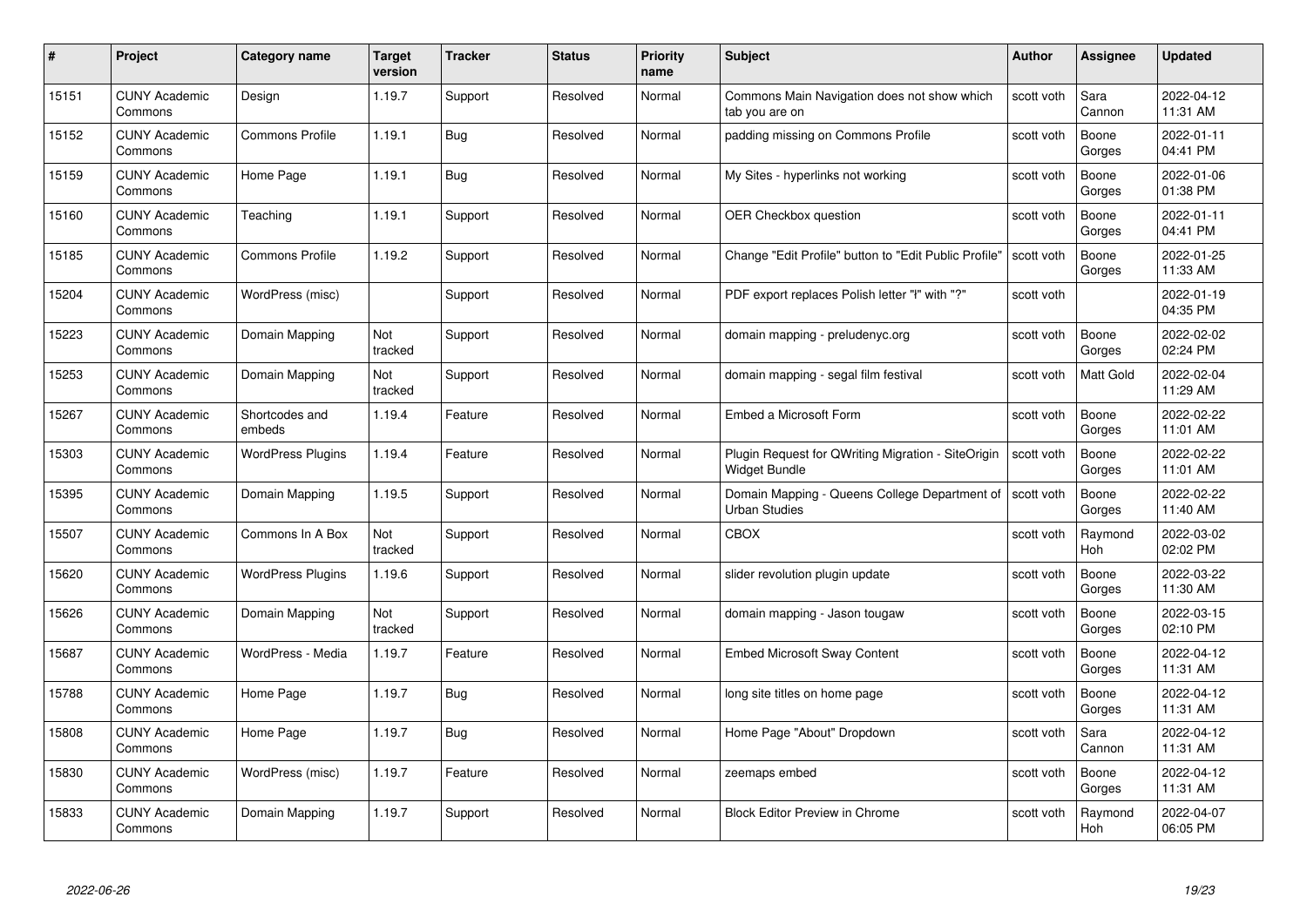| #     | Project                         | <b>Category name</b>     | Target<br>version | <b>Tracker</b> | <b>Status</b> | <b>Priority</b><br>name | <b>Subject</b>                                                                         | <b>Author</b> | <b>Assignee</b> | <b>Updated</b>         |
|-------|---------------------------------|--------------------------|-------------------|----------------|---------------|-------------------------|----------------------------------------------------------------------------------------|---------------|-----------------|------------------------|
| 15965 | <b>CUNY Academic</b><br>Commons | Domain Mapping           | Not<br>tracked    | Support        | Resolved      | Normal                  | Domain Mapping - Joseph van der Naald                                                  | scott voth    | Boone<br>Gorges | 2022-04-29<br>04:06 PM |
| 16143 | <b>CUNY Academic</b><br>Commons |                          | 1.19.10           | <b>Bug</b>     | Resolved      | Normal                  | Is Commons site down?                                                                  | scott voth    |                 | 2022-05-24<br>11:17 AM |
| 16167 | <b>CUNY Academic</b><br>Commons | Domain Mapping           |                   | <b>Bug</b>     | Resolved      | Normal                  | qcurban.org/loading issue                                                              | scott voth    | Boone<br>Gorges | 2022-05-26<br>03:29 PM |
| 16168 | <b>CUNY Academic</b><br>Commons | <b>WordPress Plugins</b> | 2.0.1             | Support        | Resolved      | Normal                  | problem with short docs site                                                           | scott voth    | Raymond<br>Hoh  | 2022-05-26<br>05:33 PM |
| 16170 | <b>CUNY Academic</b><br>Commons | Blogs (BuddyPress)       | 2.0.1             | <b>Bug</b>     | Resolved      | Normal                  | duplication of campus                                                                  | scott voth    | Boone<br>Gorges | 2022-06-14<br>11:35 AM |
| 16227 | <b>CUNY Academic</b><br>Commons | Domain Mapping           | Not<br>tracked    | Support        | Resolved      | Normal                  | domain mapping - Sruthi Atmakur-Javdekar                                               | scott voth    | Matt Gold       | 2022-06-15<br>02:34 PM |
| 16276 | <b>CUNY Academic</b><br>Commons | <b>WordPress Plugins</b> | Not<br>tracked    | Support        | Resolved      | Normal                  | TablePress Auto Load Plugin Not Working                                                | scott voth    | Raymond<br>Hoh  | 2022-06-22<br>03:05 AM |
| 515   | <b>CUNY Academic</b><br>Commons | BuddyPress (misc)        | 1.2               | Feature        | Rejected      | Normal                  | TOC, Tags and a Tag Cloud for new BP "wiki-like"<br>plugin                             | scott voth    | Boone<br>Gorges | 2011-02-11<br>05:47 PM |
| 529   | <b>CUNY Academic</b><br>Commons | BuddyPress (misc)        | 1.2               | Feature        | Rejected      | Normal                  | Paste Plain Text icon not working in BP "wiki"<br>plugin                               | scott voth    | Boone<br>Gorges | 2011-02-18<br>01:25 PM |
| 530   | <b>CUNY Academic</b><br>Commons | BuddyPress (misc)        | 1.3               | Feature        | Rejected      | Normal                  | Automatically generated Page urls for new BP wiki<br>plugin                            | scott voth    | Boone<br>Gorges | 2011-02-11<br>05:50 PM |
| 1208  | CUNY Academic<br>Commons        | BuddyPress (misc)        | Not<br>tracked    | Feature        | Rejected      | Normal                  | Investigate Mobile Inheritance from BuddyPress<br>Default Theme                        | scott voth    | scott voth      | 2016-01-26<br>10:57 AM |
| 1242  | <b>CUNY Academic</b><br>Commons | <b>WordPress Themes</b>  |                   | Feature        | Rejected      | Normal                  | Theme request: Woo Theme "Teamster"                                                    | scott voth    | Matt Gold       | 2016-10-24<br>11:41 AM |
| 1343  | <b>CUNY Academic</b><br>Commons | BuddyPress (misc)        |                   | Bug            | Rejected      | Normal                  | Display issue on Front Page - Hero slide<br>description overlaying the top left corner | scott voth    |                 | 2011-12-08<br>07:06 PM |
| 1947  | <b>CUNY Academic</b><br>Commons | WordPress (misc)         | 1.3.15            | <b>Bug</b>     | Rejected      | Normal                  | Inline Google Docs - SSL required                                                      | scott voth    | Boone<br>Gorges | 2012-06-25<br>09:12 AM |
| 1948  | <b>CUNY Academic</b><br>Commons | WordPress (misc)         | 1.3.15            | Bug            | Rejected      | Normal                  | Verite Timeline plugin                                                                 | scott voth    | Boone<br>Gorges | 2012-06-25<br>09:10 AM |
| 2056  | <b>CUNY Academic</b><br>Commons | Wiki                     |                   | Bug            | Rejected      | Normal                  | MediaWiki - Embedding Video Functionality<br>Seems Broken                              | scott voth    | Boone<br>Gorges | 2016-05-31<br>12:16 PM |
| 3026  | <b>CUNY Academic</b><br>Commons | <b>UserVoice</b>         | Not<br>tracked    | Feature        | Rejected      | Normal                  | User Voice Upgrade                                                                     | scott voth    | scott voth      | 2016-01-26<br>11:26 AM |
| 3098  | <b>CUNY Academic</b><br>Commons | <b>UserVoice</b>         | Not<br>tracked    | Support        | Rejected      | Normal                  | <b>Access to UserVoice</b>                                                             | scott voth    | Matt Gold       | 2016-01-26<br>11:36 AM |
| 3120  | CUNY Academic<br>Commons        | Domain Mapping           | Not<br>tracked    | Support        | Rejected      | Normal                  | Domain Mapping Request from Paul Julian Smith                                          | scott voth    | Boone<br>Gorges | 2016-01-26<br>12:41 AM |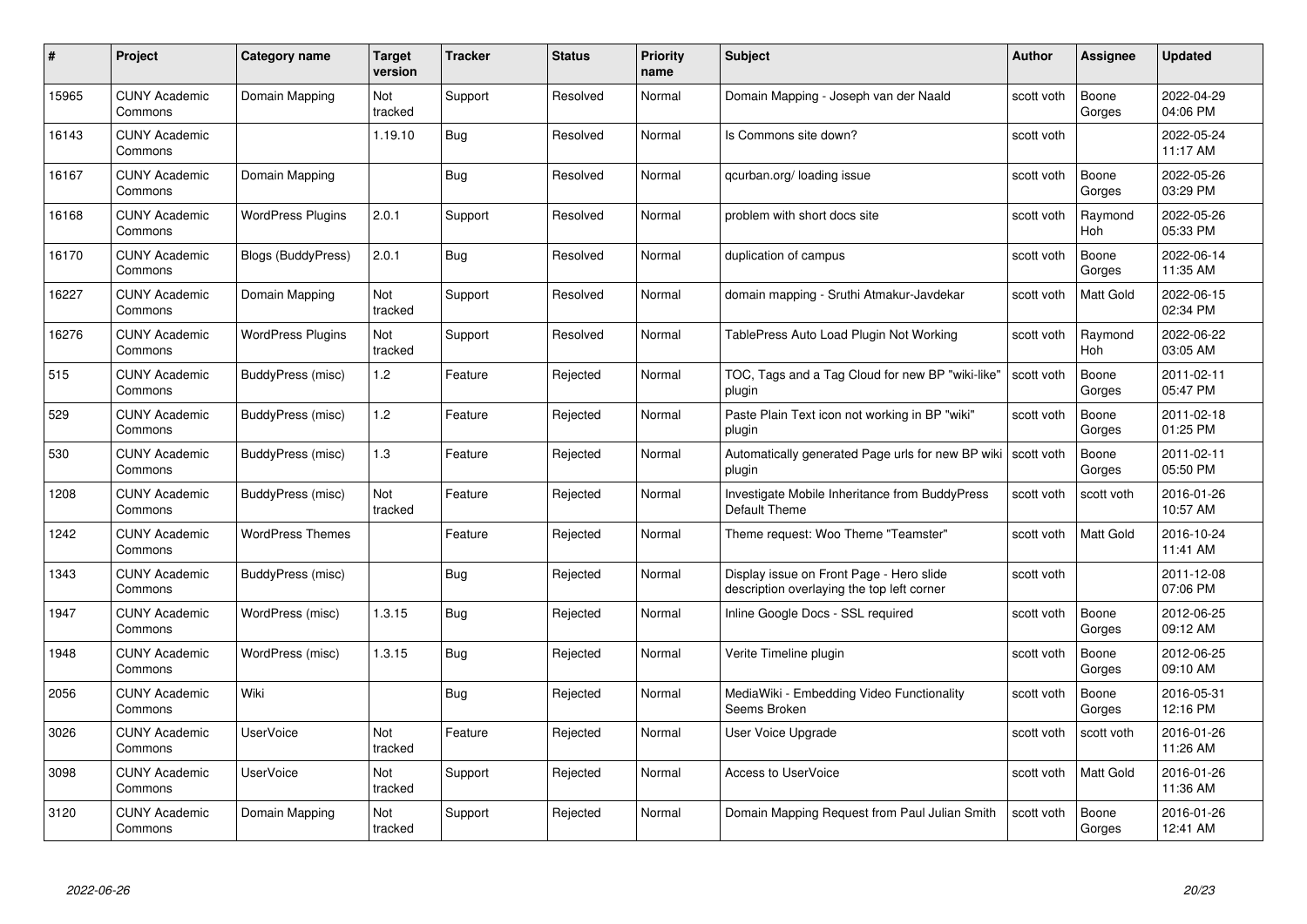| #     | Project                         | <b>Category name</b>       | Target<br>version | <b>Tracker</b> | <b>Status</b> | <b>Priority</b><br>name | <b>Subject</b>                                                | <b>Author</b> | <b>Assignee</b> | <b>Updated</b>         |
|-------|---------------------------------|----------------------------|-------------------|----------------|---------------|-------------------------|---------------------------------------------------------------|---------------|-----------------|------------------------|
| 3198  | <b>CUNY Academic</b><br>Commons | <b>WordPress Plugins</b>   |                   | Support        | Rejected      | Normal                  | Revolution Slider plugin gets error when creating<br>"lavers' | scott voth    | Boone<br>Gorges | 2014-05-21<br>09:57 PM |
| 3395  | <b>CUNY Academic</b><br>Commons | <b>Email Notifications</b> | Not<br>tracked    | <b>Bug</b>     | Rejected      | Normal                  | email notification not received                               | scott voth    | Boone<br>Gorges | 2016-01-26<br>12:05 PM |
| 3446  | <b>CUNY Academic</b><br>Commons | Domain Mapping             |                   | Support        | Rejected      | Normal                  | bkpublicscholars.org Domain Mapping Request<br>not working?   | scott voth    |                 | 2014-09-05<br>09:39 AM |
| 3500  | <b>CUNY Academic</b><br>Commons | WordPress (misc)           |                   | Support        | Rejected      | Normal                  | Invitation to Join Site Unsuccessful?                         | scott voth    | Boone<br>Gorges | 2014-09-28<br>01:28 PM |
| 3549  | <b>CUNY Academic</b><br>Commons | commonsinabox.org          | Not<br>tracked    | Support        | Rejected      | Normal                  | Spam on CBOX.org                                              | scott voth    |                 | 2014-10-15<br>12:10 AM |
| 3641  | <b>CUNY Academic</b><br>Commons | <b>WordPress Themes</b>    |                   | Support        | Rejected      | Normal                  | New Theme Request: Outspoken (a premium WP<br>Shower theme)   | scott voth    | Matt Gold       | 2014-11-18<br>08:08 PM |
| 3703  | <b>CUNY Academic</b><br>Commons | Homepage Slides            |                   | Bug            | Rejected      | Normal                  | Delay in Loading Hero Slide Images                            | scott voth    | scott voth      | 2014-12-11<br>08:42 PM |
| 4424  | <b>CUNY Academic</b><br>Commons | Server                     |                   | Bug            | Rejected      | Normal                  | Slow Response Time                                            | scott voth    |                 | 2015-08-12<br>09:46 AM |
| 4841  | <b>CUNY Academic</b><br>Commons | Design                     | Future<br>release | Bug            | Rejected      | Normal                  | Font style on "Friends" Page seems different                  | scott voth    | Boone<br>Gorges | 2015-11-03<br>07:40 AM |
| 5270  | <b>CUNY Academic</b><br>Commons | Server                     |                   | Support        | Rejected      | Normal                  | Slow Response Time                                            | scott voth    | Matt Gold       | 2016-02-27<br>08:34 PM |
| 5493  | CUNY Academic<br>Commons        | <b>WordPress Plugins</b>   |                   | Bug            | Rejected      | Normal                  | Plugin Request - WP Data Tables                               | scott voth    | Boone<br>Gorges | 2016-04-27<br>02:55 PM |
| 6178  | <b>CUNY Academic</b><br>Commons | <b>WordPress Plugins</b>   |                   | <b>Bug</b>     | Rejected      | Normal                  | Social Sharing via JetPack Not Working                        | scott voth    | Daniel Jones    | 2017-05-01<br>10:24 PM |
| 6905  | <b>CUNY Academic</b><br>Commons | Domain Mapping             | Not<br>tracked    | Support        | Rejected      | Normal                  | domain mapping - Approaching Dance conference                 | scott voth    | Boone<br>Gorges | 2017-11-15<br>11:09 AM |
| 7883  | <b>CUNY Academic</b><br>Commons | <b>WordPress Plugins</b>   |                   | Feature        | Rejected      | Normal                  | plugin request                                                | scott voth    | Boone<br>Gorges | 2017-04-01<br>11:10 AM |
| 7892  | <b>CUNY Academic</b><br>Commons | Commons In A Box           |                   | Bug            | Rejected      | Normal                  | CBOX - Group widget filter links overlap widget<br>title      | scott voth    | Boone<br>Gorges | 2017-04-04<br>10:16 AM |
| 7955  | <b>CUNY Academic</b><br>Commons | User Experience            |                   | Design/UX      | Rejected      | Normal                  | Groups and Sites tabs                                         | scott voth    | Chris Stein     | 2017-10-11<br>11:31 AM |
| 9776  | <b>CUNY Academic</b><br>Commons | <b>WordPress Themes</b>    |                   | Support        | Rejected      | Normal                  | Theme Request - Pilot Fish                                    | scott voth    |                 | 2018-05-17<br>02:36 PM |
| 10528 | <b>CUNY Academic</b><br>Commons | Domain Mapping             |                   | Support        | Rejected      | Normal                  | domain Mapping request for Kelly Josephs Baker                | scott voth    |                 | 2018-10-15<br>11:20 AM |
| 10679 | <b>CUNY Academic</b><br>Commons | Server                     |                   | <b>Bug</b>     | Rejected      | Normal                  | Site response time                                            | scott voth    |                 | 2018-11-08<br>05:43 PM |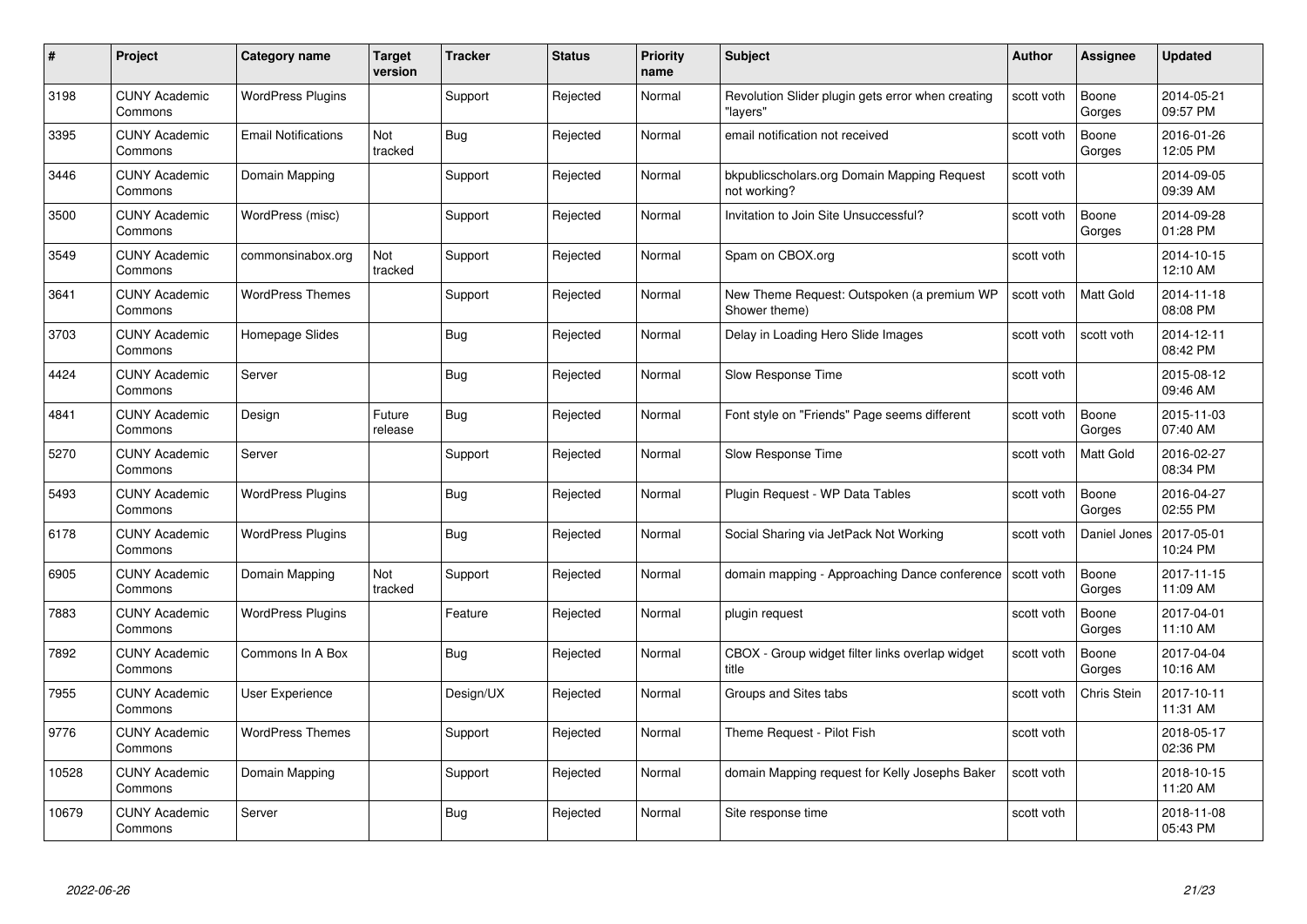| #     | Project                         | <b>Category name</b>     | Target<br>version | <b>Tracker</b> | <b>Status</b> | <b>Priority</b><br>name | <b>Subject</b>                                                   | <b>Author</b> | <b>Assignee</b> | <b>Updated</b>         |
|-------|---------------------------------|--------------------------|-------------------|----------------|---------------|-------------------------|------------------------------------------------------------------|---------------|-----------------|------------------------|
| 11394 | <b>CUNY Academic</b><br>Commons |                          |                   | Design/UX      | Rejected      | Normal                  | Help Hyperlink and Help homepage                                 | scott voth    |                 | 2019-05-17<br>03:45 PM |
| 11532 | <b>CUNY Academic</b><br>Commons | About page               |                   | Bug            | Rejected      | Normal                  | About >> Contact Us sub-tab on homepage                          | scott voth    |                 | 2019-06-16<br>12:04 AM |
| 12154 | <b>CUNY Academic</b><br>Commons | Events                   | 1.16.4            | <b>Bug</b>     | Rejected      | Normal                  | personal events calendar                                         | scott voth    | Raymond<br>Hoh  | 2020-01-14<br>12:57 PM |
| 13035 | <b>CUNY Academic</b><br>Commons | <b>BuddyPress Docs</b>   | 1.17.0            | Support        | Rejected      | Normal                  | Commons 1.17 and BP Docs - TinyMCE options<br>and layout         | scott voth    | Boone<br>Gorges | 2020-07-14<br>02:21 PM |
| 13060 | <b>CUNY Academic</b><br>Commons | Site cloning             | 1.17.3            | <b>Bug</b>     | Rejected      | Normal                  | Commons 1.17 clone issue                                         | scott voth    | Jeremy Felt     | 2020-09-01<br>03:10 PM |
| 13088 | <b>CUNY Academic</b><br>Commons | Site cloning             | 1.17.0            | Bug            | Rejected      | Normal                  | Commons 1.17 creating group + site                               | scott voth    | Jeremy Felt     | 2020-07-27<br>01:56 PM |
| 13892 | <b>CUNY Academic</b><br>Commons | Performance              |                   | <b>Bug</b>     | Rejected      | Normal                  | Sluggish Response Times                                          | scott voth    | Boone<br>Gorges | 2021-01-28<br>08:45 PM |
| 6134  | <b>CUNY Academic</b><br>Commons | Domain Mapping           | Not<br>tracked    | Support        | Abandoned     | Normal                  | domain mapping - mellon faculty diversity                        | scott voth    | scott voth      | 2017-03-26<br>11:22 AM |
| 7289  | <b>CUNY Academic</b><br>Commons | <b>WordPress Plugins</b> | Future<br>release | Support        | Abandoned     | Normal                  | OHMS - Metadata Synchronizer - Cynthia Tobar ·<br>Oral Histories | scott voth    | Boone<br>Gorges | 2018-07-22<br>01:22 PM |
| 7722  | <b>CUNY Academic</b><br>Commons | User Experience          | Not<br>tracked    | Design/UX      | Abandoned     | Normal                  | Password Reset Issues                                            | scott voth    | scott voth      | 2017-12-04<br>10:16 AM |
| 403   | CUNY Academic<br>Commons        | BuddyPress (misc)        | Future<br>release | Feature        | Duplicate     | Normal                  | Personalization of the Profile Page                              | scott voth    | Boone<br>Gorges | 2010-11-22<br>11:32 AM |
| 2490  | <b>CUNY Academic</b><br>Commons | commonsinabox.org        |                   | Feature        | Duplicate     | Normal                  | Search Functionality on CommonsinaBox.org                        | scott voth    |                 | 2013-02-27<br>09:37 PM |
| 3935  | <b>CUNY Academic</b><br>Commons | WordPress (misc)         |                   | <b>Bug</b>     | Duplicate     | Normal                  | Member consistently gets blank page.php when<br>saving posts     | scott voth    | Boone<br>Gorges | 2015-03-21<br>12:00 PM |
| 7802  | <b>CUNY Academic</b><br>Commons |                          |                   | Support        | Duplicate     | Normal                  | SPS Faculty site stopped receiving notifications                 | scott voth    |                 | 2017-03-16<br>05:33 PM |
| 7894  | <b>CUNY Academic</b><br>Commons | Group Forums             |                   | Bug            | Duplicate     | Normal                  | Forum topics not showing former content                          | scott voth    | Boone<br>Gorges | 2017-04-02<br>06:30 PM |
| 8602  | <b>CUNY Academic</b><br>Commons | WordPress - Media        |                   | Support        | Duplicate     | Normal                  | Member not able to access Media tab on site                      | scott voth    | Boone<br>Gorges | 2017-08-29<br>11:54 AM |
| 10749 | <b>CUNY Academic</b><br>Commons | <b>WordPress Plugins</b> |                   | Support        | Duplicate     | Normal                  | Plugin Request - H5P                                             | scott voth    |                 | 2018-11-26<br>03:22 PM |
| 12147 | <b>CUNY Academic</b><br>Commons | Events                   |                   | Support        | Duplicate     | Normal                  | Changes to the Events Calendar "subscribe"<br>interface          | scott voth    | Raymond<br>Hoh  | 2020-11-05<br>06:00 PM |
| 12313 | <b>CUNY Academic</b><br>Commons | Domain Mapping           | Not<br>tracked    | Support        | Duplicate     | Normal                  | domain mapping - laurenspradlin.info                             | scott voth    | Matt Gold       | 2020-01-21<br>06:02 PM |